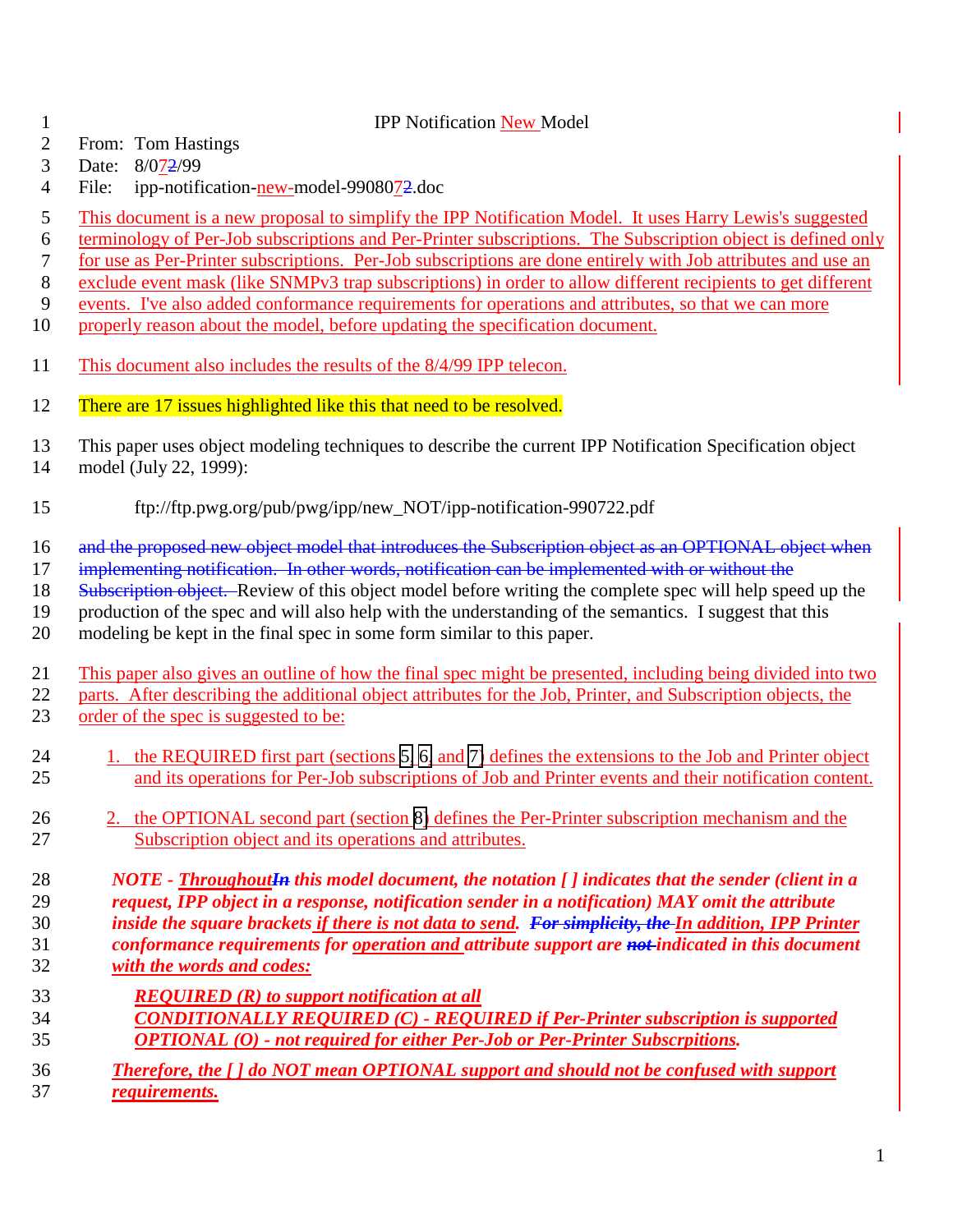**Table of Contents**  $\mathbf{1}$  $\mathcal{D}_{\mathcal{L}}$  $\overline{4}$  $4.1.1$  $4.1.2$  $4.1.3$  $\tau$ 7.1 Job Creation Operations (Create-Job, Print-Job, Print-URI) and Validate-Job .......................... 1414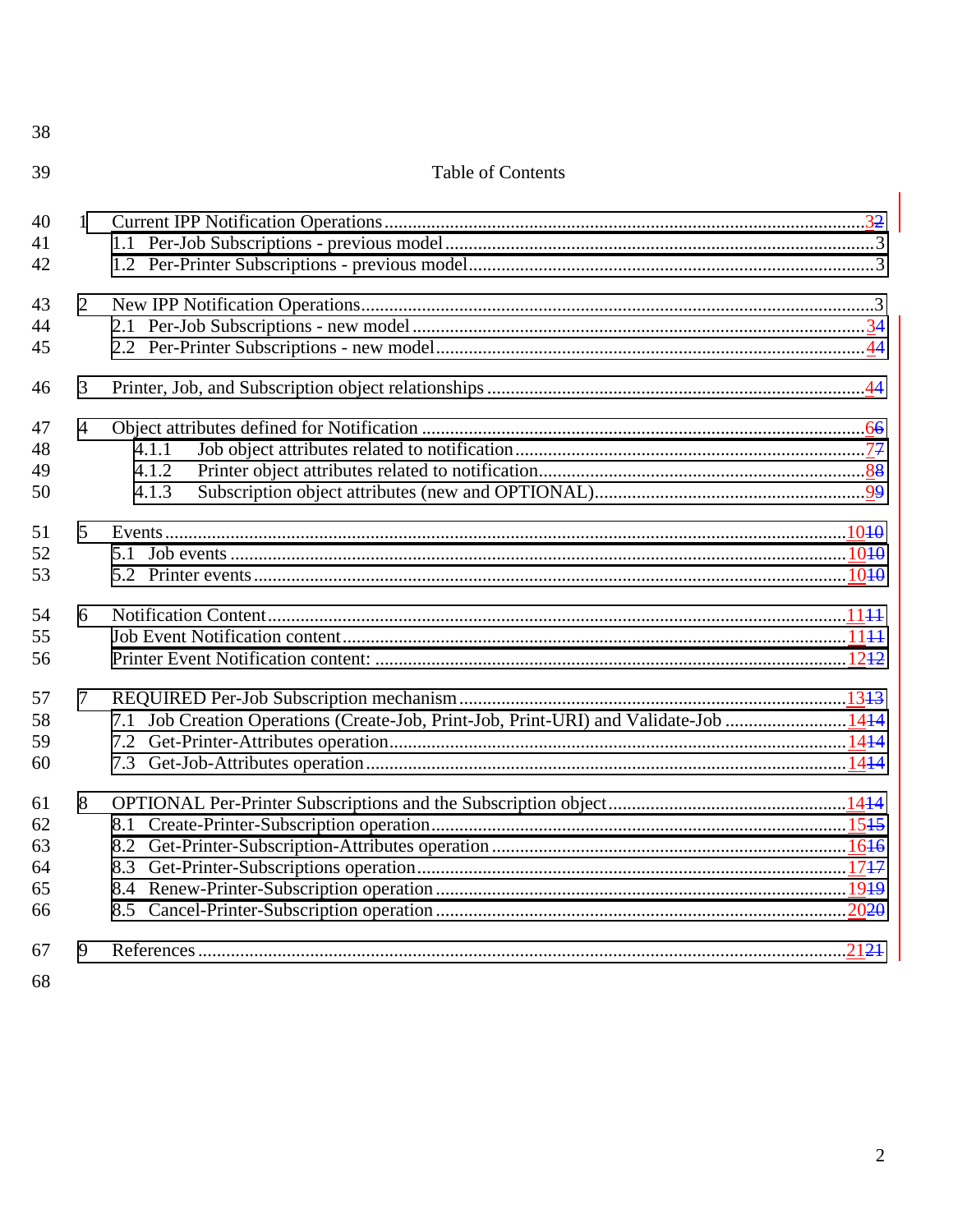<span id="page-2-0"></span>69

# 70 **1 Current IPP Notification Operations**

 The current IPP Notification specification (July 22, 1999) consists of the Job object and the Printer object. A Job object contains zero or one Per-Job Subscription which specifies Job and/or Printer events. The Job events apply only to this Job. The Printer events apply no matter which job. A Printer object contains zero or more Per-Printer Subscriptions which specify Job and/or Printer events. The Job and Printer events

- 75 apply no matter which job.
- 76 The following operations are defined for Per-Job Subscriptions and Per-Printer Subscriptions for each of the 77 object targets:

# 78 *1.1 Per-Job Subscriptions - previous modelobject*

| Job object related:     | salient inputs besides printer-uri: |  |
|-------------------------|-------------------------------------|--|
| job creation operations | recipients, [events,] [user-data]   |  |
| Subscribe-Job           | job-id, recipients, [events]        |  |
| Get-Job-Attributes      | job-id, [requested-attributes]      |  |
| Unsubscribe-Job         | job-id, subscription-id             |  |

## 79 *1.2 Per-Printer Subscriptions - previous modelobject*

| Printer object related:    | salient inputs beside printer-uri: |
|----------------------------|------------------------------------|
| Get-Printer-Attributes     | [requested-attributes]             |
| Renew-Printer-Subscription | [lease time]                       |
| Get-Printer-Subscriptions  | [my-subscriptions]                 |

# 80 **2 New IPP Notification Operations**

- 81 This new proposed IPP object model add the Subscription object (to the Job and Printer objects), but only
- 82 for the Per-Printer subscriptions.
- 83 The following operations are defined for Per-Job Subscriptions and Per-Printer Subscriptions:

## 84 *1.12.1 Per-Job Subscriptions - new modelobject*

| Job object related:      | salient inputs besides printer-uri                     |
|--------------------------|--------------------------------------------------------|
| job creation operations  | recipients, [events,] [user-data,] [exclude-event-     |
|                          | mask] [subscription-ids]                               |
| Get-Job-Attributes       | job-id, [requested-attributes]                         |
| Replace-Job-Subscription | job-id, [recipients,] [events,] [user-data,] [exclude- |
|                          | event-mask]                                            |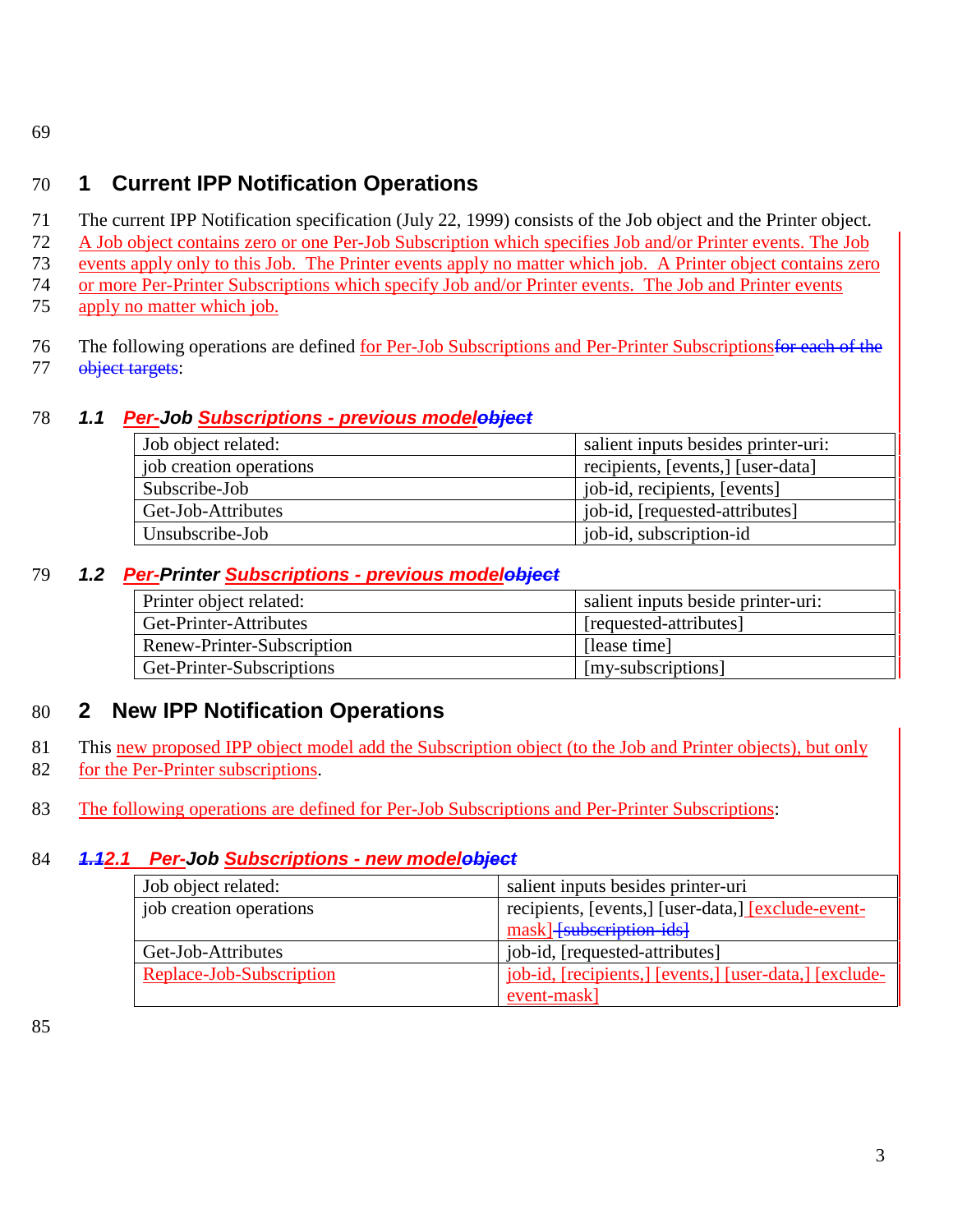## <span id="page-3-0"></span>86 *1.22.2 Per-Printer Subscriptionsobject - new model*

| Printer object target related:   | salient inputs beside printer-uri: |
|----------------------------------|------------------------------------|
| Get-Printer-Attributes           | [requested-attributes]             |
| <b>Get-Printer-Subscriptions</b> | [my subscriptions]                 |

#### 87 *2.3Subscription object - new OPTIONAL package*

| Subscription object related:        | salient inputs besides printer-uri:        |
|-------------------------------------|--------------------------------------------|
| Create-Printer-Subscription         | job-id,-recipients, [events,] [user-data,] |
|                                     | [exclude-event-mask,] [lease-time]         |
| Get-Printer-Subscription-Attributes | subscription-id, [requested-attributes]    |
| Get-Printer-Subscriptions           | [my-printer-subscriptions,] [requested-    |
|                                     | attributes]                                |
| Renew-Printer-Subscription          | subscription-id, [lease time]              |
| Cancel-Printer-Subscription         | subscription-id                            |

88

# 89 **3 Job, Printer, and Subscription object relationships**

90 This section describes the new notification object model that adds a Subscription object which together

91 with the Job and Printer object provide the complete notification semantics. The Subscription object is

92 OPTIONAL. The Subscription object MUST be supported if Per-Printer subscriptions are supported and 93 vice-versa.

94 Per-Job subscriptions do not use the Subscription object. Instead, a Job can have one Per-Job subscription

95 which is represented entirely as Job attributes. Without the Subscription object, the Job Submission

96 Subscription semantics are supported with only a single subscription per job and no explicit Subscriptions

97 for the Job or Printer object as described in section 4.

98 When the Subscription object is supported, it is created and associated with one Printer object, one

99 previously created Job object, or neither (so that a subsequent job creation operation can perform the

100 association of the Job object with the Subscription object and possibly other previously created

101 Subscription objects).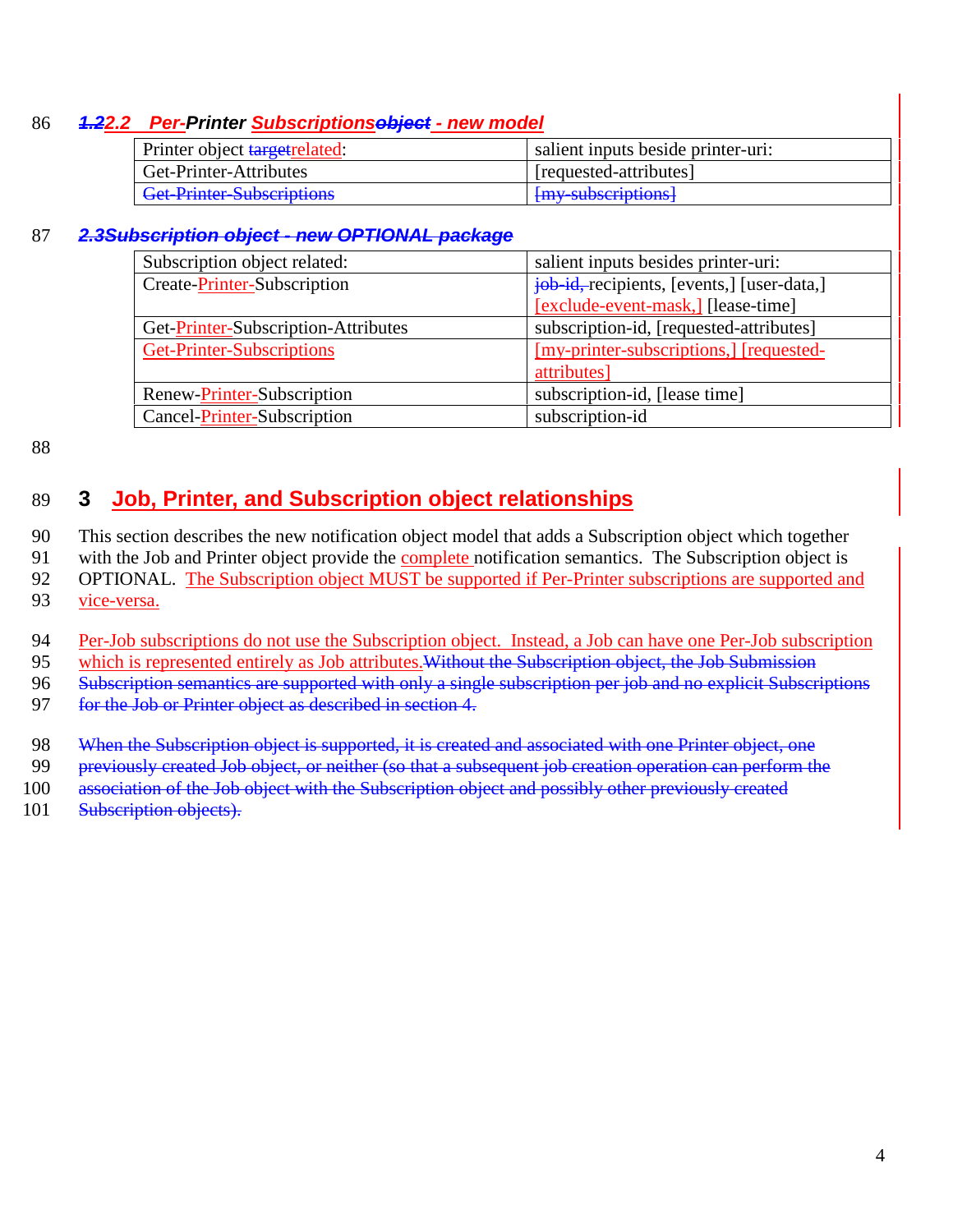| 102        | The object association-relationships can be seen pictorially as (object containment not shown):                                 |
|------------|---------------------------------------------------------------------------------------------------------------------------------|
| 103<br>104 | Subscription objects (Per-Printer Subscriptions) Printer object                                                                 |
| 105        | $+ - - - +$                                                                                                                     |
| 106        |                                                                                                                                 |
| 107<br>108 | $+ - - - + +$                                                                                                                   |
| 109        | p1<br>$+ - - - - + +$                                                                                                           |
| 110        |                                                                                                                                 |
| 111        | $+ - - - +$                                                                                                                     |
| 112        | Job objects                                                                                                                     |
| 113<br>114 |                                                                                                                                 |
| 115        | j1                                                                                                                              |
| 116        |                                                                                                                                 |
| 117        |                                                                                                                                 |
| 118        | s4 is a Per-Job subscription<br>s4                                                                                              |
| 119        | $- - + - - - - + +$                                                                                                             |
| 120<br>121 |                                                                                                                                 |
| 122        | j2                                                                                                                              |
| 123        |                                                                                                                                 |
| 124        | s5 is a Per-Job subscription<br>s5                                                                                              |
| 125        | ++---+----++                                                                                                                    |
| 126<br>127 |                                                                                                                                 |
| 128        | j3                                                                                                                              |
| 129        |                                                                                                                                 |
| 130        | -------+                                                                                                                        |
| 131        | s1, s2, and s3 are Per-Printer Subscription objects and can identify Printer and/or Job events.                                 |
| 132        | s4 is an unassociated per-Job Subscription object and can identify Printer and/or Job events.                                   |
| 133        | $s\frac{45}{35}$ , s6, and $s\frac{57}{3}$ are Per-Job Ssubscriptions (not objects) and can identify Printer and/or Job events. |
| 134        | The object relationships can be stated as follows:                                                                              |
| 135<br>136 | 1. The Printer object contains zero or more Subscription objects (p1 contains s1-s3 Subscription<br>objects).                   |
| 137        | EachA Subscription object $(s1, s2, and s3)$ is contained in one Printer object (p1).<br>2.                                     |
| 138        | EachA Subscription object $(s1, s2, and s3)$ is exactly one of represents one Per-Printer subscription.<br>3.                   |
| 139        | "per-Printer" subscription object - associated with one Printer object (s1-s3)                                                  |
| 140        | "per Job" subscription object - associated with one previously created Job object (s5 and s6                                    |
| 141        | are associated with job $i1$ , $s7$ is associated with job $i2$ )                                                               |
|            |                                                                                                                                 |
| 142        | "un-associated per-Job" subscription object - not associated with a Job object (s4), but is                                     |
| 143        | intended to be before its lease expires                                                                                         |
|            |                                                                                                                                 |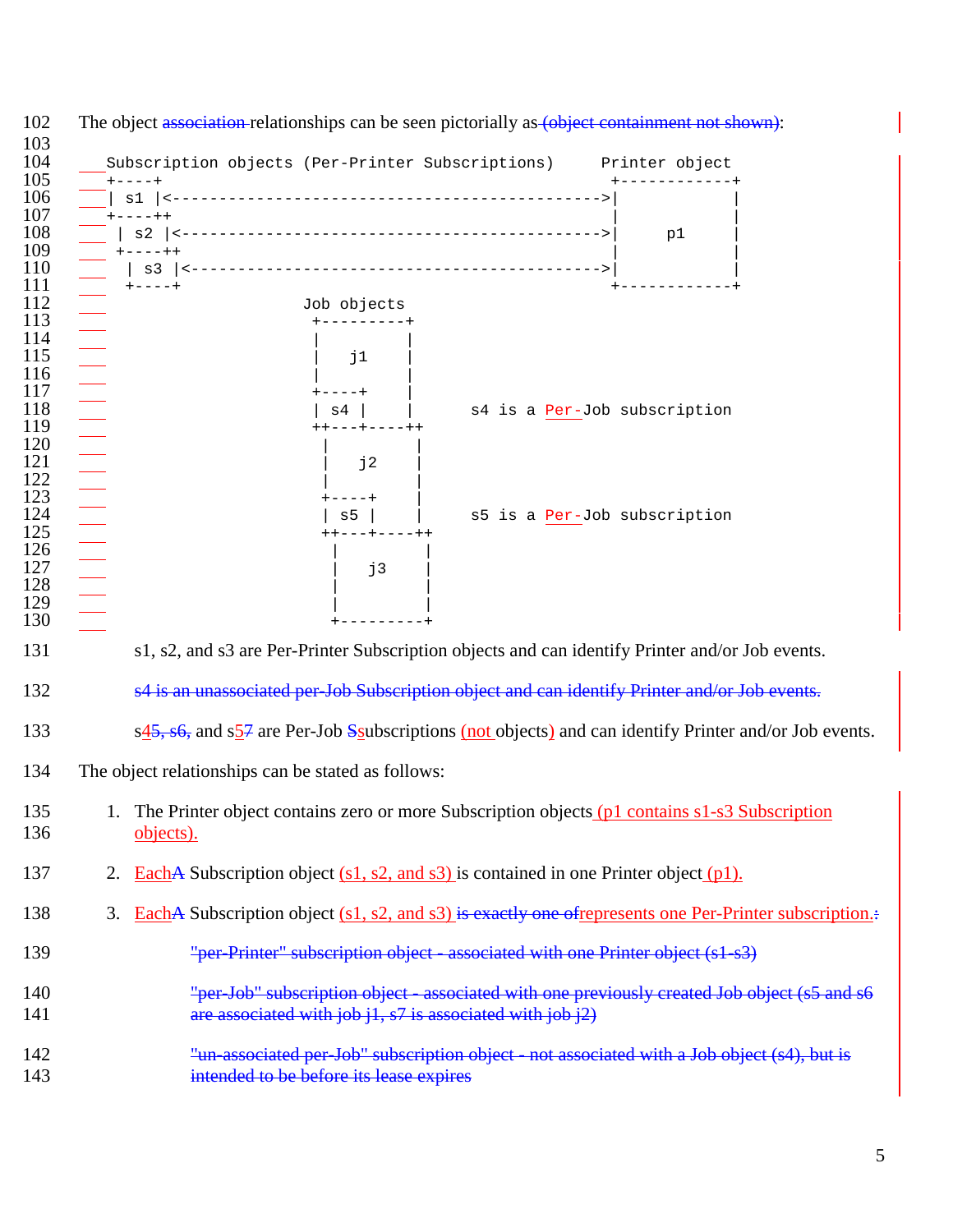- <span id="page-5-0"></span>144 4. Each "per-Printer" Subscription object identifies one or more Job and/or Printer events. Such Job 145 events are for *all* jobs on the Printer. Such Printer events are for *any* Printer event, no matter which 146 job is processing.
- 147 5. The "per-Job" subscription (not an object) identifies one or more Job and/or Printer events. Such 148 Job events are only for *this* job (different than "per-Printer" Subscriptions). Such Printer events are 149 for *any* Printer event, no matter which job (same as for "per-Printer" Subscriptions.
- 150 6.A Printer object is associated with zero or more per-Printer Subscription objects (p1 is associated with 151 per-Printer s1-s3 objects)
- 152 7.6. A Job object is associated with contains zero or more one previously created Per-Job 153 Ssubscriptions (not an object)objects (Job j1 is associated with contains s5 Per-Job subscription s4 154 and s6; Job i2 contains Per-Job subscription s5 is associated with s7, Job i3 does not contain a Per-155 Job subscription. is not associated with any s objects)
- 156 8.7. A Subscription object cannot be contained in or associated with more than one Printer object
- 157 9.A Subscription object cannot be associated with more than one Job object
- 158 10.A Subscription object cannot be associated with both a Printer object and a Job object
- 159 11.A Subscription object MUST be associated ONLY with jobs that are contained in its Printer object

## 160 **4 Object attributes defined for Notification attributes defined for each object**

161 The following notification attributes are defined for each of the Printer, Job, and (new, but OPTIONAL) 162 Subscription objects. The explanations about some of the object attributes are collected here so that they 163 can be referred to from the operations that set them. All Job, Printer, and Subscription object attributes are

164 READ-ONLY, i.e., they MUST NOT be settable with the Set-Job-Attributes or Set-Printer-Attributes

- 165 operations. Instead, all of them are set as a side effect of another operation or when an event notification is
- 166 delivered. Attributes and objects not in the current, July 22, spec are labeled as "new":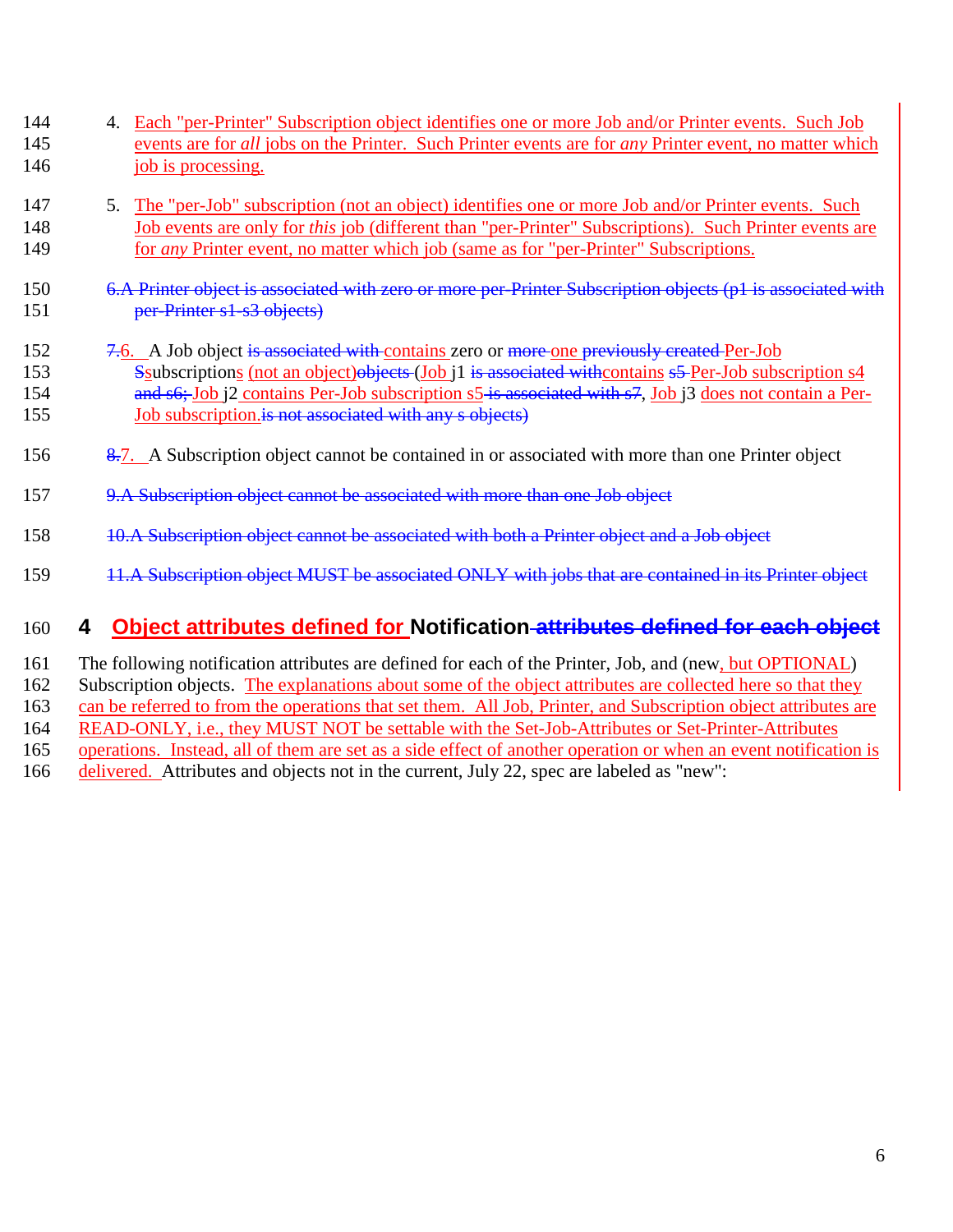## <span id="page-6-0"></span>167 4.1.24.1.1 Job object attributes related to notification

|     |      | Job object attributes:                             | Printer | <b>READ-ONLY</b> , set by:          |
|-----|------|----------------------------------------------------|---------|-------------------------------------|
|     |      |                                                    | support |                                     |
|     |      | notify-recipients (1setOf uri)                     |         | job creation operation              |
|     |      | notify-events (1setOf type2 keyword)               |         | job creation operation              |
|     |      | notify-user-data (octetString(255))                |         | job creation operation              |
|     |      | notify-exclude-event-masks (1setOf octetString(8)) |         | job creation operation              |
| 168 | new: | job subscription ids (1setOf integer(0:MAX))       |         | job creation operation and/or       |
| 169 |      |                                                    |         | subsequent Create Subscription      |
| 170 |      |                                                    |         | O indicates no Subscription objects |
| 171 |      |                                                    |         |                                     |

171

| job-trigger-event (type2 keyword)                | Printer     | Printer - event occurring |
|--------------------------------------------------|-------------|---------------------------|
|                                                  | support     |                           |
| job-trigger-message $(text(255))$                |             | Printer - event occurring |
| job-trigger-time (integer(MIN:MAX))              | R           | Printer - event occurring |
| job-trigger-date-time (dateTime)                 |             | Printer - event occurring |
| previous-job-state (type1 enum)                  |             | Printer - event occurring |
| job-state-reasons-added (1setOf type2 keyword)   | R           | Printer - event occurring |
| job-state-reasons-deleted (1setOf type2 keyword) | $\mathbf R$ | Printer - event occurring |

## 172 Attribute Notes:

| 173 notify-user-data (octetString(255)) - information being sent from the Subscriber to the Notification |  |
|----------------------------------------------------------------------------------------------------------|--|
|                                                                                                          |  |

- 174 Recipient(s). This information could identify the real recipient, in case the Notification Recipient is 175 a general recipient tool, such as Tool Talk or an Instant Message Service.
- 176 **ISSUE 1 is 255 octets too long for "notify-user-data (octetString(255))", since it also has to be sent** 177 **in the notification content?** How about 64 octets?

| 178 | notify-exclude-event-masks (1setOf octetString(8)) - an OPTIONAL per-recipient event mask whose             |
|-----|-------------------------------------------------------------------------------------------------------------|
| 179 | values are parallel to the "notify-recipients" attribute. Each 1 bit indicates that the corresponding       |
| 180 | recipient is not to receive the 'i'-th event specified in the "notify-events" attribute. The first event in |
| 181 | "notify-events" is numbered '1' which corresponds to the first bit (Big Endian network order) of the        |
| 182 | event mask octetString. If an implementation only supports n events, then the maximum number of             |
| 183 | octets that an implementation need support for this attribute is not really 8 octets, but is n mod 8.       |
| 184 | <b>ISSUE 2 - Should "notify-exclude-event-masks (1setOf octetString(8))" be REQUIRED if the</b>             |
| 185 | number of Notification Recipients supported in a Per-Job (or Per-Printer) Subscription in greater           |
| 186 | than 1 (as specified in the Printer's "max-notification-recipients-supported" attribute)?                   |
|     |                                                                                                             |
| 187 | job-state-reasons-added (1setOf type2 keyword) and job-state-reasons-deleted (1setOf type2 keyword) -       |
| 188 | ISSUE 3 - why not just "previous-job-state-reasons" instead of "job-state-reasons-added" and "job-          |

189 state-reasons-deleted" attributes as Job Description attributes?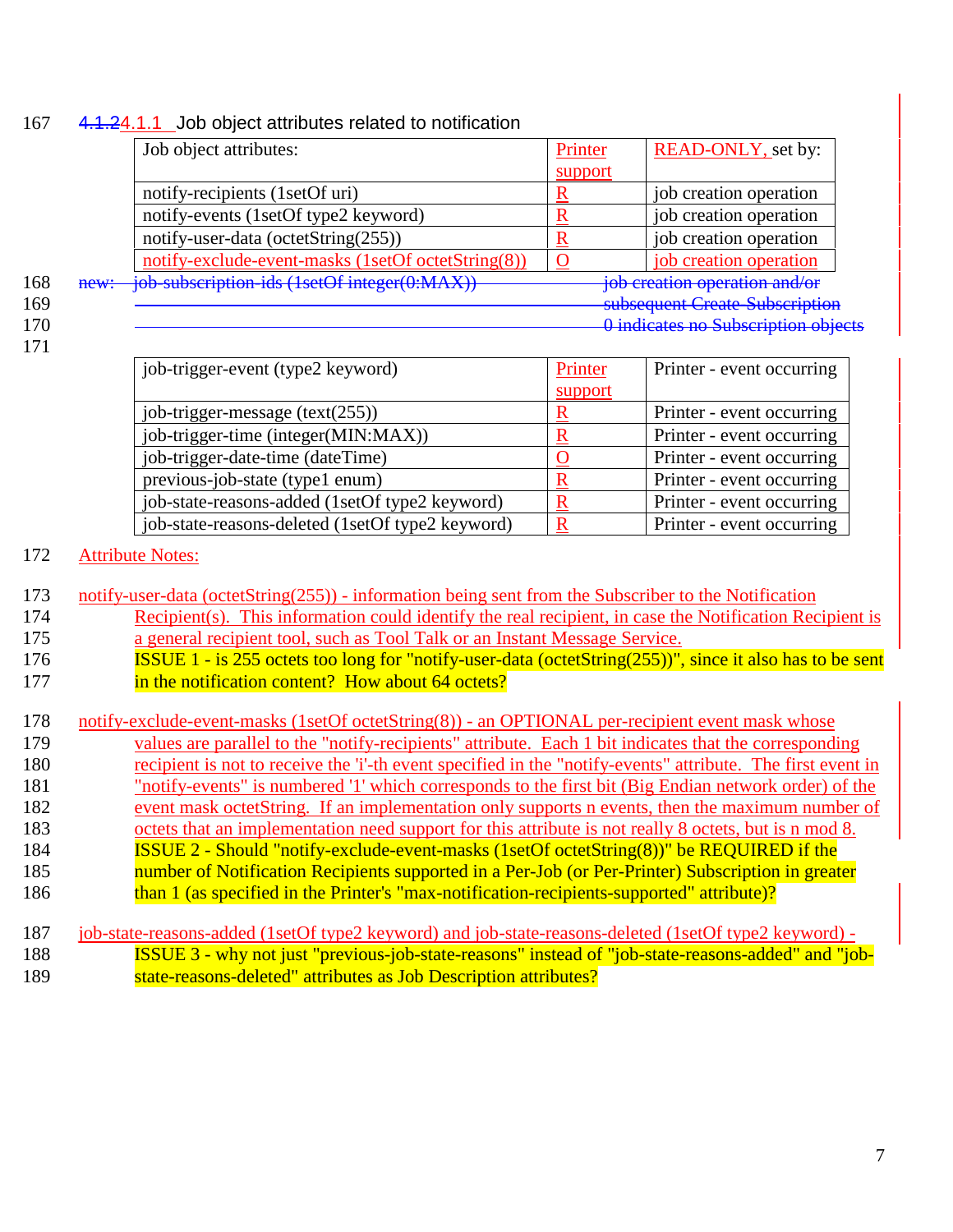## <span id="page-7-0"></span>190 4.1.14.1.2 Printer object attributes related to notification

| 191 | Printer object attributes:                                                                                                                                          | <u>oat hyv</u><br>$\overline{\text{out}}$ $\overline{\text{out}}$                     |
|-----|---------------------------------------------------------------------------------------------------------------------------------------------------------------------|---------------------------------------------------------------------------------------|
| 192 |                                                                                                                                                                     |                                                                                       |
| 193 | Should the following be in a Subscription object too? only?                                                                                                         |                                                                                       |
| 194 | printer trigger graph (type) kayword)<br>$p$ mici urggor ovcht (typez Reyword)                                                                                      | $Drintar$ <i>event occurring</i><br>I STITUTE VYVIII VYVUTITI?                        |
| 195 | $n$ rinter-trigger-message (text(255))<br>$p_{1}$ mu urggu mossage (text(233))                                                                                      | Drintar avant occurring<br><u>UVUIL UUULIITIIR</u><br><b>JULIUS</b>                   |
| 196 | printer trigger time (integer(MIN-MAV))<br><del>pmici-uigger-ume (megel(why.wi/yy)</del>                                                                            | $Drintor$ <i><u>avant accurring</u></i><br><b>UVUII UUUIIIIIIII</b><br><b>ISSUED:</b> |
| 197 | printer trigger date time (dateTime)                                                                                                                                | Drintor<br><u>avent occurring</u><br><u>UVUII UUUIIIIIIZ</u><br><b>BURGERY</b>        |
| 198 | <u>nrevious printer state (type)</u> enum)<br><b>PICYROUS PHINCE SIGN (CYPOT CHUIH)</b>                                                                             | Drintar<br>avent occurring<br><u>UVUIN UUUNINING</u><br><b>ISBN 494</b>               |
| 199 | printer-state-reasons-added (1setOf type2 keyword)                                                                                                                  | $Drintar$ <i>event occurring</i><br><b>TENNIUS EEU YUNIU UUUUNIN</b>                  |
| 200 | printer-state-reasons-deleted (1setOf type2 keyword)                                                                                                                | $Drintor$ $avar$ $ocurrina$<br><u> 1 HHUT - UVUII OUUHHIP</u>                         |
| 201 | тесттв э<br>why not just "prayious printer state reasons" instead of the previous two?<br><u>wny not just – previous-prilliel-state-feasoffs</u><br><b>TODOUT 4</b> | IINIVAT VEHT DEVIOINTIVO                                                              |

202

| Printer object attributes:                             |                         | READ-ONLY, set by:           |
|--------------------------------------------------------|-------------------------|------------------------------|
|                                                        | <u>ter</u>              |                              |
|                                                        | $\frac{\text{sup}}{\ }$ |                              |
|                                                        | port                    |                              |
| notify-recipients-schemes-supported (1setOf uriScheme) | $\mathbf R$             | Administrator/implementation |
| max-notification-recipients-supported (integer(1:MAX)) | R                       | Administrator/implementation |
| notify-events-default (1setOf type2 keyword)           | R                       | Administrator/implementation |
| notify-events-supported (1setOf type2 keyword)         | R                       | Administrator/implementation |
| max-events-supported (integer(5:MAX))                  | R                       | Administrator/implementation |
| notify-lease-time-supported (rangeOfInteger(0:MAX))    |                         | Administrator/implementation |
| notify-lease-time-default (integer(0:MAX))             |                         | Administrator/implementation |
| max-number of-printer-subscriptions-supported          | $\overline{\mathsf{C}}$ | Administrator/implementation |
| (integer( <u>Q</u> 4:MAX))                             |                         |                              |

## 203 Attribute Notes:

- 204 notify-schemes-supported (1setOf uriScheme) the schemes that are supported in Per-Job and Per-Printer 205 "notify-recipients" operation attributes.
- 206 max-notification-recipients-supported (integer(1:MAX)) the maximum number of Notification Recipients 207 that are supported in a Per-Job Subscription. If Per-Printer subscriptions are supported this same 208 number applies. An implementation MUST support at least 1.
- 209 max-events-supported (integer(5:MAX)) the maximum number of events that are supported in a Per-Job 210 Subscription. If Per-Printer subscriptions are supported this same number applies. An 211 **implementation MUST** support at least 5.
- 212 notify-lease-time-supported (rangeOfInteger(0:MAX)) the minimum and maximum lease times 213 supported. When the lease time expires for a Per-Printer Subscription without renewing, the Printer 214 MUST delete the Subscription object. A value of 0 indicates an infinite amount of time, i.e., no 215 lease. No lease MAY require authorization.
- 216 max-printer-subscriptions-supported (integer(0:MAX)) the maximum number of Per-Printer subscription 217 supported. 0 means there is no limit.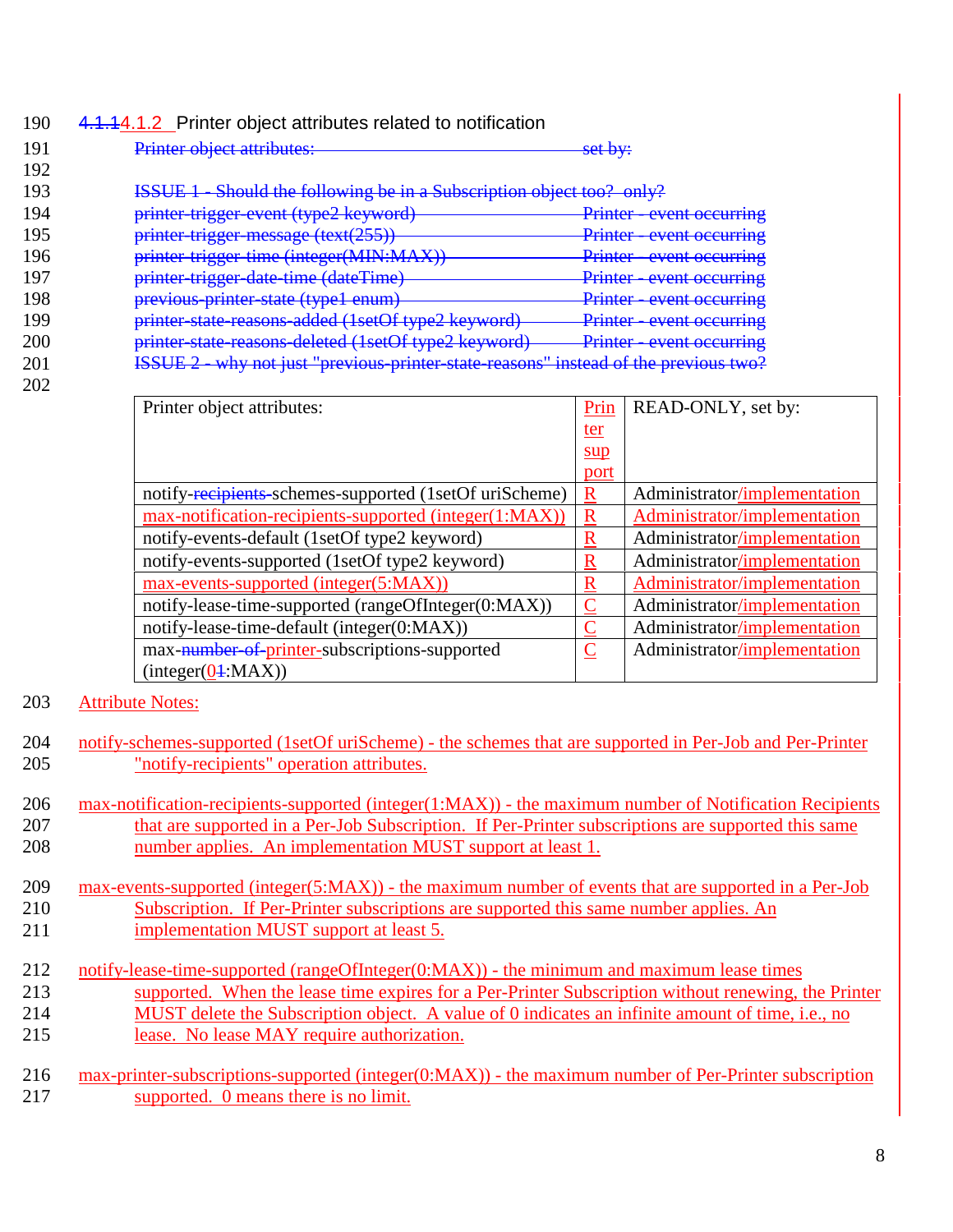|                                                             | Subscription object attributes:                                                                                                                                                                                                                                                                                                                                                                                                                                                                                                                                                                                                                                                                                                                                                                                                                                | Prin                            | READ-ONLY, set by:                           |  |
|-------------------------------------------------------------|----------------------------------------------------------------------------------------------------------------------------------------------------------------------------------------------------------------------------------------------------------------------------------------------------------------------------------------------------------------------------------------------------------------------------------------------------------------------------------------------------------------------------------------------------------------------------------------------------------------------------------------------------------------------------------------------------------------------------------------------------------------------------------------------------------------------------------------------------------------|---------------------------------|----------------------------------------------|--|
|                                                             |                                                                                                                                                                                                                                                                                                                                                                                                                                                                                                                                                                                                                                                                                                                                                                                                                                                                | ter                             |                                              |  |
|                                                             |                                                                                                                                                                                                                                                                                                                                                                                                                                                                                                                                                                                                                                                                                                                                                                                                                                                                | $\frac{\text{sup}}{\text{sup}}$ |                                              |  |
|                                                             |                                                                                                                                                                                                                                                                                                                                                                                                                                                                                                                                                                                                                                                                                                                                                                                                                                                                | port                            |                                              |  |
|                                                             | notify-recipients (1setOf uri)                                                                                                                                                                                                                                                                                                                                                                                                                                                                                                                                                                                                                                                                                                                                                                                                                                 | $\overline{\mathsf{C}}$         | client - Create-Printer-Subscription         |  |
|                                                             | notify-events (1setOf type2 keyword)                                                                                                                                                                                                                                                                                                                                                                                                                                                                                                                                                                                                                                                                                                                                                                                                                           | $\mathbf C$                     | client - Create-Printer-Subscription         |  |
|                                                             | notify-user-data (octetString(255))                                                                                                                                                                                                                                                                                                                                                                                                                                                                                                                                                                                                                                                                                                                                                                                                                            | $\overline{C}$                  | client - Create-Printer-Subscription         |  |
|                                                             | notify-exclude-event-mask (1setOf octetString(8))                                                                                                                                                                                                                                                                                                                                                                                                                                                                                                                                                                                                                                                                                                                                                                                                              | $\mathbf O$                     | client - Create-Printer-Subscription         |  |
|                                                             | notify-lease-time (integer(0:MAX))                                                                                                                                                                                                                                                                                                                                                                                                                                                                                                                                                                                                                                                                                                                                                                                                                             | $\overline{C}$                  | client - Create-Printer-Subscription         |  |
|                                                             | associated printer (boolean)                                                                                                                                                                                                                                                                                                                                                                                                                                                                                                                                                                                                                                                                                                                                                                                                                                   |                                 | <b>Create-Subscription</b><br>client-        |  |
|                                                             | associated job id (integer(1:MAX))                                                                                                                                                                                                                                                                                                                                                                                                                                                                                                                                                                                                                                                                                                                                                                                                                             |                                 | elient<br><b>Create Subscription</b>         |  |
| 219                                                         |                                                                                                                                                                                                                                                                                                                                                                                                                                                                                                                                                                                                                                                                                                                                                                                                                                                                |                                 |                                              |  |
|                                                             | notify-lease-time-remaining (integer(0:MAX))                                                                                                                                                                                                                                                                                                                                                                                                                                                                                                                                                                                                                                                                                                                                                                                                                   | $\mathbf C$                     | Printer - Create-Printer-Subscription        |  |
|                                                             | subscriber-user-name (name(MAX))                                                                                                                                                                                                                                                                                                                                                                                                                                                                                                                                                                                                                                                                                                                                                                                                                               | $\overline{C}$                  | <b>Printer - Create-Printer-Subscription</b> |  |
| 220                                                         | most-recent-request-idsequence number (1setOf                                                                                                                                                                                                                                                                                                                                                                                                                                                                                                                                                                                                                                                                                                                                                                                                                  | $\underline{C}$                 | Printer - event occurring                    |  |
|                                                             | integer(0:MAX))                                                                                                                                                                                                                                                                                                                                                                                                                                                                                                                                                                                                                                                                                                                                                                                                                                                |                                 |                                              |  |
|                                                             | delivery-failure-count (integer(0:MAX))                                                                                                                                                                                                                                                                                                                                                                                                                                                                                                                                                                                                                                                                                                                                                                                                                        | $\overline{C}$                  | Printer - event occurring                    |  |
| 221                                                         | <b>Attribute Notes:</b>                                                                                                                                                                                                                                                                                                                                                                                                                                                                                                                                                                                                                                                                                                                                                                                                                                        |                                 |                                              |  |
|                                                             |                                                                                                                                                                                                                                                                                                                                                                                                                                                                                                                                                                                                                                                                                                                                                                                                                                                                |                                 |                                              |  |
| 222                                                         | "notify-user-data" (octetString(255)) - same as the "notify-user-data" Job Description attribute.                                                                                                                                                                                                                                                                                                                                                                                                                                                                                                                                                                                                                                                                                                                                                              |                                 |                                              |  |
| 223<br>224                                                  | "notify-exclude-event-mask" (1setOf octetString(8)) - same as the "notify-exclude-event-mask" Job<br>Description attribute.                                                                                                                                                                                                                                                                                                                                                                                                                                                                                                                                                                                                                                                                                                                                    |                                 |                                              |  |
| 225<br>226<br>227                                           | The "notify-leaset-time" attribute is-the number of seconds granted for the subscription. It is used to<br>restore the subscription on the Restart-Job and Reprocess-Job operations. A 0 value indicates<br>infinite time.                                                                                                                                                                                                                                                                                                                                                                                                                                                                                                                                                                                                                                     |                                 |                                              |  |
| 228<br>229<br>230<br>231<br>232<br>233<br>234<br>235<br>236 | The "notify-lease-time-remaining" attribute is-the number of seconds remaining in the lease. When the<br>Printer counts the value down to 0, the Printer MUST delete the Per-Printer Subscription object. A<br>client is able to extend a lease using the Renew-Printer-Subscription operation (see section 8.4).<br>Internally, the implementation may have a more absolute representation of when the least expires,<br>but this relative value is returned to help the client know how much more time is remaining in the<br>lease. A value of 0 indicates an infinite name, if such a policy is supported as indicated in the<br>"notify-lease-time-supported (integer(0:MAX)) Printer Description attribute.is used for<br>Subscriptions associated with Jobs, since they don't have a lease, but depend on the life time of the<br>documents of the Job. |                                 |                                              |  |
| 237<br>238<br>239<br>240<br>241                             | <u>"subscriber-user-name (name<math>(MAX)</math>) - the printable name of the most authenticated user that created the</u><br>Per-Printer Subscription (analogous to "job-originating-user-name" for Job objects).<br>The "most-recent-request-idsequence-number" (1setOf integer(0:MAX)) attribute maintains - the request-<br>idsequence number that was delivered in the most recent notification for the subscription for the<br>recipient in the corresponding parallel "notify-recipients" (1setOf uri) attribute. The reason to have                                                                                                                                                                                                                                                                                                                    |                                 |                                              |  |
|                                                             |                                                                                                                                                                                                                                                                                                                                                                                                                                                                                                                                                                                                                                                                                                                                                                                                                                                                |                                 |                                              |  |

# <span id="page-8-0"></span>218 4.1.34.1.3 Subscription object attributes (new and OPTIONAL)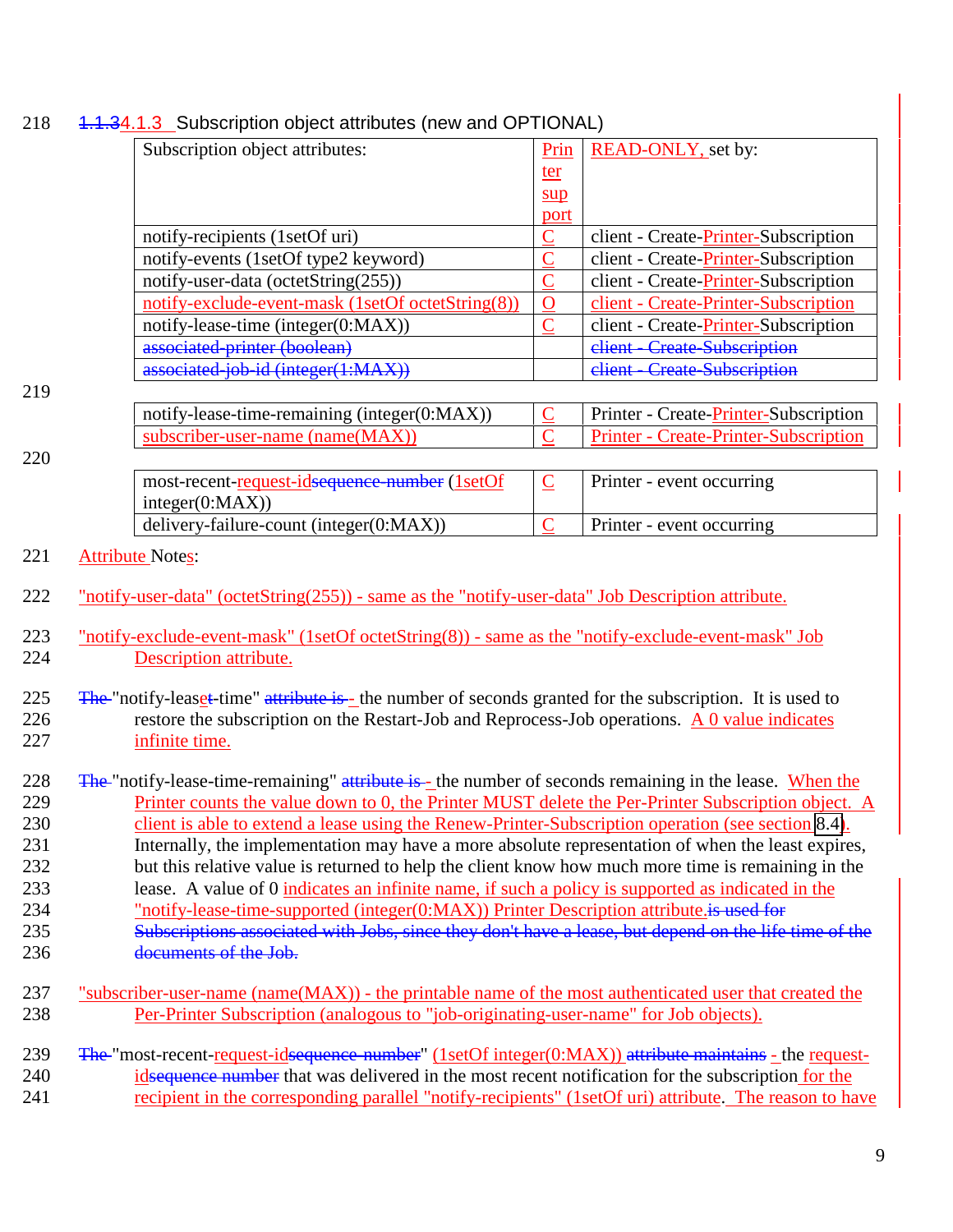- <span id="page-9-0"></span>a separate request-id for each recipient is so that when more than one Notification Recipient is
- specified in a subscription, each recipient will have its own monotonically increasing set of request-ids, i.e., no gaps, in order to be able to detect a missing notification. If an implementation doesn't
- support more than one Notification Recipient then this attribute only has one value as well.
- 
- 246 The "delivery-failure-count" (integer( $0:MAX$ ) attribute is the number of transport delivery failures in 247 delivering a notification to any of the "notify-recipients" using the transport indicated. Note: for the current delivery methods envisioned (see Notification Requirements [ipp-req], Notification Recipients do not respond to the Notification Source, so this count is not the number of
- unacknowledged notifications.

# **5 Events**

- Events are defined to be non-overlapping. So for example, 'job-state-changed' doesn't include creating the
- job or completing the job. This reduces the need to batch events together, since events tends to happen at different times by definition.
- 255 Both Job and/or Printer events may be specified for Per-Job or Per-Printer subscriptions:
- Job events in a Per-Job subscription indicate Job events for *this* job only
- Job events in a Per-Printer subscription indicates Job events for *all* jobs
- Printer events in a Per-Job subscription indicate Printer events for *any* job
- Printer events in a Per-Job subscription indicate Printer events for *any* job
- ISSUE 4 Should we disambiguate the 'job-xxx' events and double the number by renaming to 'my-261 job-xxx' and 'all-job-xxx' events for use in both Per-Job and Per-Printer subscriptions?

## *5.1 Job events*

- '**none**': REQUIRED no notifications of any events
- ISSUE 5 Add a 'job-announce' event which is sent to the Notification Recipient(s) when the subscription is accepted to prepare/warn them?
- '**job-created**': REQUIRED the Printer object has accepted Create-Job, Print-Job, or Print-URI.
- '**job-completed**': REQUIRED the job has reached 'completed**',** 'aborted', or 'canceled'.
- '**job-state-changed**': REQUIRED any job state or state-reason changed, except when the job is created or when the job moves to 'completed', 'aborted', or 'canceled'.
- **ISSUE 6** Ok to make 'job-state-changed' REQUIRED?
- '**job-config-changed**' "job-message-from-operator" or any of the non-READ-ONLY Job attributes changed, typically through the Set-Job-Attributes operation.
- '**job-purged**' Job-Purged operation on a 'non-completed' job.
- 
- '**job-progress**' sheet or copy completed. See separate [ipp-prog] spec.

## *5.2 Printer events*

 **'none'** - REQUIRED - no notification of any events ISSUE 6 - Add a 'printer-announce' event which is sent to the Notification Recipient(s) when the subscription is accepted to prepare/warn them?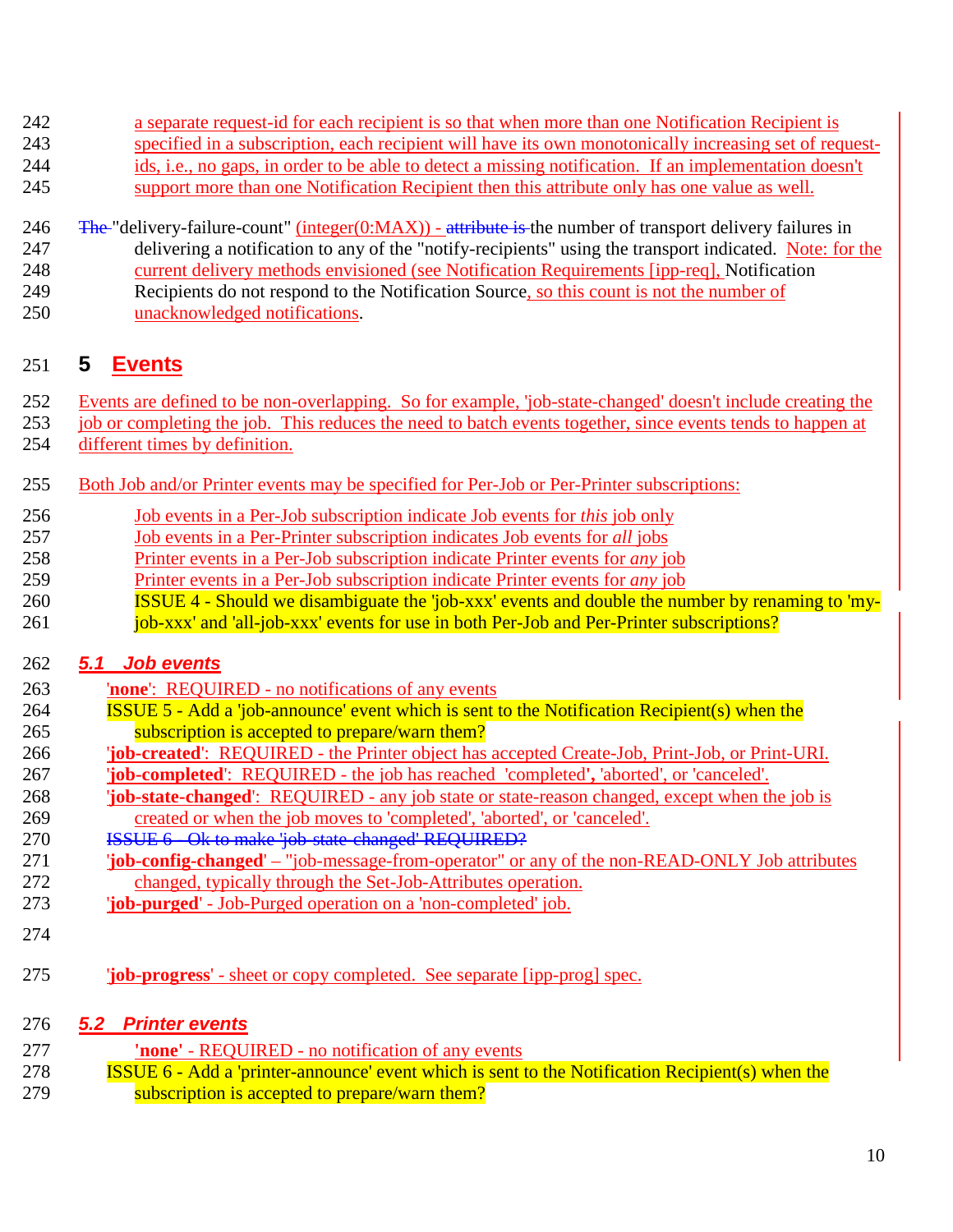<span id="page-10-0"></span>

| 280 | <b>'printer-restarted'</b> - device powered up or Restart-Printer operation is performed (see [ipp-adm]).    |
|-----|--------------------------------------------------------------------------------------------------------------|
| 281 | 'printer-shutdown' - device is being powered down or the Shutdown-Printer operation [ipp-adm]).              |
| 282 | 'printer-state-changed' - REQUIRED - "printer-state", "printer-state-reasons", and/or "printer-is-           |
| 283 | accepting-jobs" attributes changed, except when the Printer starts up or is shutdown.                        |
| 284 | ' <b>printer-media-changed'</b> – when the media loaded ("media-ready") on a printer has been changed.       |
| 285 | 'printer-config-changed' – "printer-message-from-operator" or any non-READ-ONLY Printer                      |
| 286 | attributes changed, except for "media-ready" (which has its own event), whether through the                  |
| 287 | Set-Printer-Attributes operation or by other means and whether initiated by a human or not.                  |
| 288 | <b>'printer-no-longer-full'</b> – Printer may still be printing but has acquired more buffer space to accept |
| 289 | jobs. This event only occurs when the Printer did not have room to accept jobs previously and                |
| 290 | rejected a Print-Job, Print-URI, Create-Job, Send-Document, or Send-URI operation from any                   |
| 291 | client (desktop or Server).                                                                                  |
| 292 | 'printer-almost-idle' – Printer needs another Job in order to stay busy. Typically sent to a Server          |
| 293 | that has subscribed.                                                                                         |

# **6 Notification Content**

 ISSUE 7 - How is the User Friendly notification represented, such as is used with the 'mailto:' notification delivery scheme? What parts gets translated into the Natural Language of the subscriber (presumed to be 297 the same as the recipient), besides the "job-trigger-message" and "printer-trigger-message"? The idea of 298 using multipart/report has problems going through firewalls because of attachments, so maybe we need a single text message that can be read by humans, and still be parsed by programs for some of the (un- translated) keywords attribute names. Perhaps, the trigger-message contains user friendly stuff like job-301 name, printer-name, and the translated job-state and state-reasons values and the rest of the message is a series of lines of the form:

## 303 keyword: text

 where 'keyword' is the un-translated (i.e, U.S. English) attribute keyword name and the text is the 305 representation of the attribute values. Which attributes would be required beside the "job-trigger-message" and "printer-trigger-message"?

- 307 The notification content is the same for the current and new speesmodels. All attributes indicated are
- REQUIRED for *all* events, unless inside [ ] or the comment indicates otherwise:

## *7.16.1 Basic Job Event Notification content*

- The following notification content is sent for both Per-Job and Per-Printer Subscriptions when a Job event
- occurs (see section [5.1](#page-9-0) for Job events):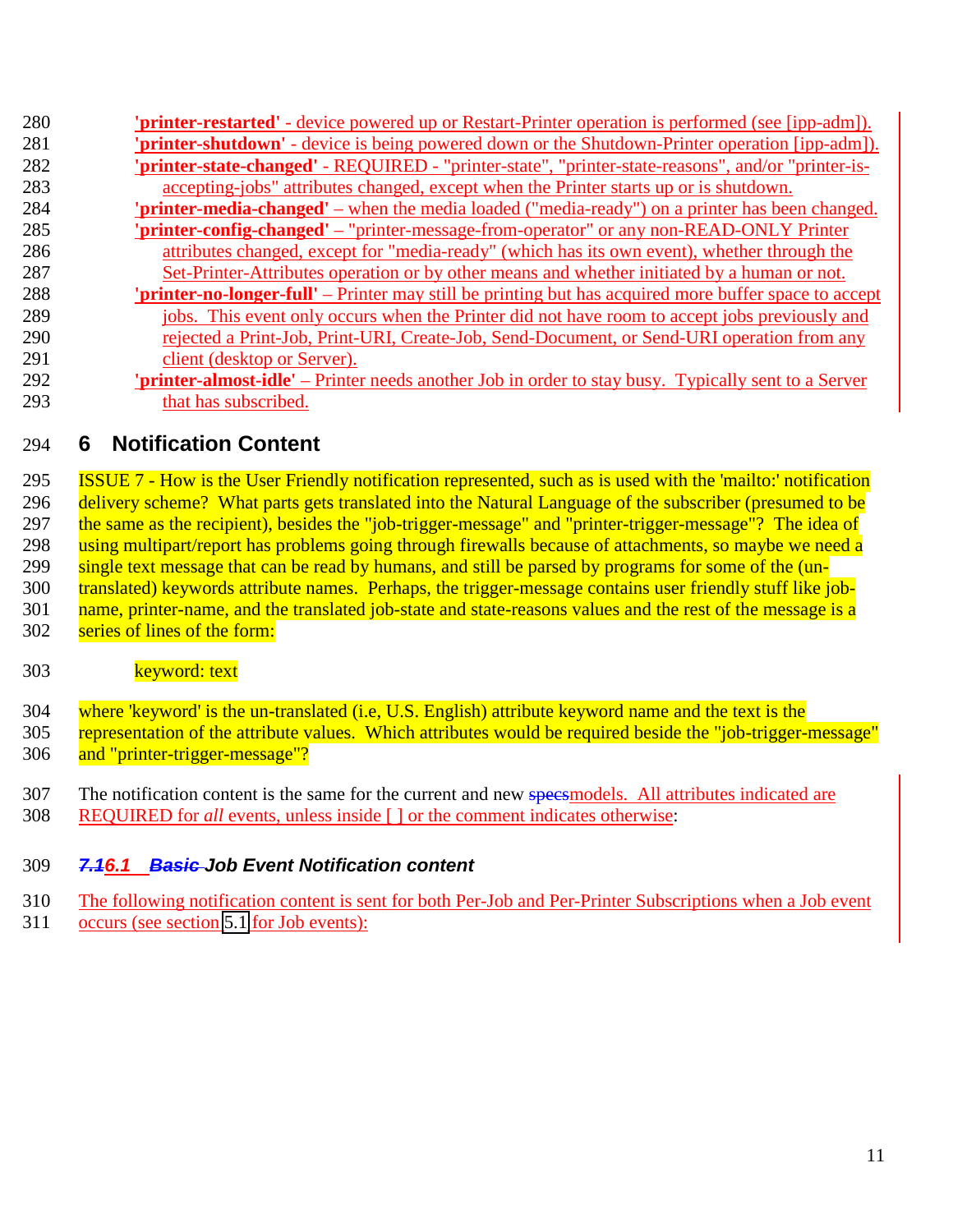<span id="page-11-0"></span>

| 312 | <b>ISSUE 8 - Most transports only allow 500 to 1000 octets in a packet we have too much stuff.</b>              |                                   |  |
|-----|-----------------------------------------------------------------------------------------------------------------|-----------------------------------|--|
| 313 | version-number (integer $(0.32767)$ )                                                                           |                                   |  |
| 314 | status-code (integer $(0.32767)$ ) - with the value: basic-job-event $(600)$                                    |                                   |  |
| 315 | request-id (integer (1:MAX)) - used as notification delivery sequence number for each recipient                 |                                   |  |
| 316 | job-printer-uri (uri)                                                                                           |                                   |  |
| 317 | job-id (integer(1:MAX))                                                                                         |                                   |  |
| 318 | job-trigger-event (type2 keyword)                                                                               |                                   |  |
| 319 | $[job-trigger-message (text(255))]$                                                                             |                                   |  |
| 320 | <b>ISSUE 9</b> - is 255 too long for "job-trigger-message (text( $255$ ))", since it also has to be sent in the |                                   |  |
| 321 | notification content?                                                                                           |                                   |  |
| 322 | ISSUE 10 - How to include user friendly data, like job-name, job-owner, printer-name, date, time,               |                                   |  |
| 323 | and event name in a Job event notification?                                                                     |                                   |  |
| 324 | <b>ISSUE 11 - Should we REQUIRE the "printer-trigger-message" to contain the user friendly data</b>             |                                   |  |
| 325 | localized information about this event, namely: like job-name, job-owner, printer-name, date, time,             |                                   |  |
| 326 | and event name and REQUIRE "printer-trigger-message"?                                                           |                                   |  |
| 327 | job-trigger-time (integer(1:MAX))                                                                               |                                   |  |
| 328 | [job-trigger-date-time (dateTime)]                                                                              |                                   |  |
| 329 | job-state (type1 enum)                                                                                          |                                   |  |
| 330 | previous-job-state (type1 enum)                                                                                 | not for 'job-completed' event     |  |
| 331 | job-state-reasons (1setOf type2 keyword)                                                                        |                                   |  |
| 332 | job-state-reasons-added (1setOf type2 keyword) not for 'job-completed' event                                    |                                   |  |
| 333 | job-state-reasons-deleted (1setOf type2 keyword)                                                                | not for 'job-completed' event     |  |
| 334 | ISSUE 12 - in a Job notification why not just "previous-job-state-reasons" instead of "job-state-               |                                   |  |
| 335 | reasons-added" and "job-state-reasons-deleted"?                                                                 |                                   |  |
| 336 | $[job\text{-}impressions-completed (integer(0:MAX))]$                                                           | only for 'job-completed' event    |  |
| 337 | [job-media-sheets-completed (integer(0:MAX))]                                                                   | only for 'job-completed' event    |  |
| 338 | job-collation-type (type2 enum)                                                                                 | only for 'job-progress' event     |  |
| 339 | sheet-completed-copy-number (integer(-2:MAX))                                                                   | only for 'job-progress' event     |  |
| 340 | sheet-completed-document-number(integer(-2:MAX))                                                                | only for 'job-progress' event     |  |
| 341 | impressions-interpreted (integer(-2:MAX))                                                                       | only for 'job-progress' event     |  |
| 342 | impressions-completed-current-copy (integer(-2:MAX))                                                            | only for 'job-progress' event     |  |
| 343 | [subscription-id (integer $(1:MAX)$ ]                                                                           | <b>MUST</b> if from a Per-Printer |  |
| 344 | subscription                                                                                                    |                                   |  |

## 345 *1.26.2 Basic Printer Event Notification content:*

346 The following notification content is sent for both Per-Job and Per-Printer Subscriptions when a Job event 347 occurs (see section [5.2](#page-9-0) for Printer events):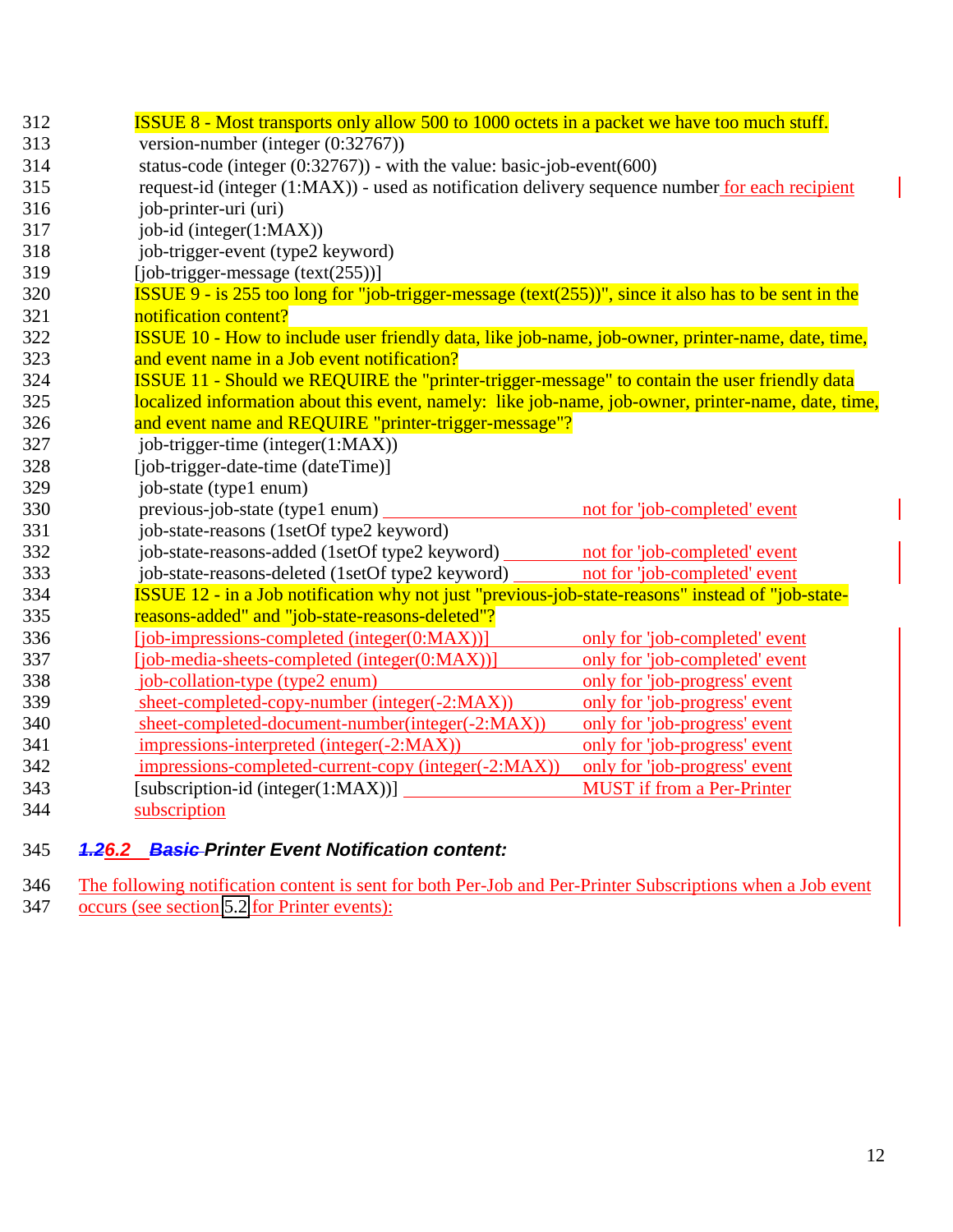<span id="page-12-0"></span>

| 348 | <b>ISSUE 13 - Most transports only allow 500 to 1000 octets in a packet so we have too much stuff</b>        |
|-----|--------------------------------------------------------------------------------------------------------------|
| 349 | here.                                                                                                        |
| 350 | version-number (integer $(0:32767)$ )                                                                        |
| 351 | status-code (integer $(0:32767)$ ) - with the value: basic-job-event(601)                                    |
| 352 | request-id (integer (1:MAX)) - used as notification delivery sequence number for each recipient              |
| 353 | printer-uri-supported (uri)                                                                                  |
| 354 | printer-trigger-event (type2 keyword)                                                                        |
| 355 | [printer-trigger-message (text(255))]                                                                        |
| 356 | <b>ISSUE 14 - is 255 too long for "printer-trigger-message (text(255))", since it also has to be sent in</b> |
| 357 | the notification content?                                                                                    |
| 358 | ISSUE 15 - How to include user friendly data, like printer-name, date, time, and event name in a             |
| 359 | <b>Printer event notification?</b>                                                                           |
| 360 | ISSUE 16 - Should we REQUIRE the "printer-trigger-message" to contain the user friendly data                 |
| 361 | localized information about this event, namely: printer-name, date, time, and event name and                 |
| 362 | REQUIRE "printer-trigger-message"?                                                                           |
| 363 | printer-trigger-time (integer(1:MAX))                                                                        |
| 364 | [printer-trigger-date-time (dateTime)]                                                                       |
| 365 | printer-state (type1 enum)                                                                                   |
| 366 | previous-printer-state (type1 enum)                                                                          |
| 367 | printer-state-reasons (1setOf type2 keyword)                                                                 |
| 368 | printer-state-reasons-added (1setOf type2 keyword)                                                           |
| 369 | printer-state-reasons-deleted (1setOf type2 keyword)                                                         |
| 370 | ISSUE 17 - in a Printer notification why not just "previous-printer-state-reasons" instead of "printer-      |
| 371 | state-reasons-added" and "printer-state-reasons-deleted"?                                                    |
| 372 | [subscription-id (integer(1:MAX))]<br><b>MUST</b> if from a Per-Printer                                      |
| 373 | subscription                                                                                                 |
| 374 | ** If the Subscription object is implemented, the "subscription-id" MUST be supplied in the notification     |
| 375 | content.                                                                                                     |

# 376 **7 REQUIRED Per-Job Submission Subscription mechanism**

377 This section lists the REQUIRED operation requests and response that have some relation to notification,

378 i.e., that are related to Per-Job subscription. Section [8](#page-13-0) lists the OPTIONAL operation requests and

379 responses associated with the OPTIONAL Per-Printer subscription and its Subscription object.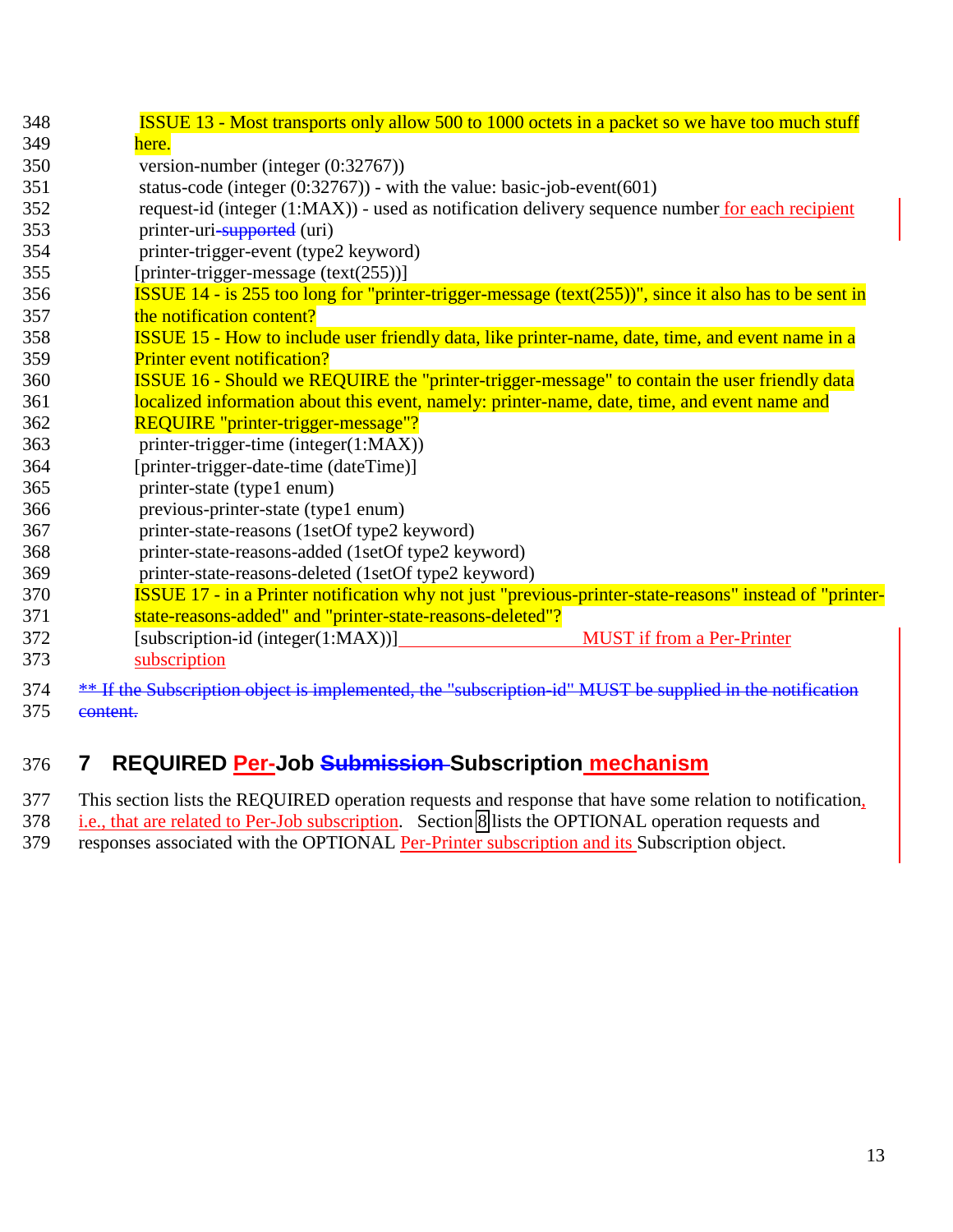## <span id="page-13-0"></span>380 *1.17.1 Job Creation Operations (Create-Job, Print-Job, Print-URI) and Validate-Job*

381 As in the current notification spec (July 22, 1999), the usual method for a client to associate one

382 subscription with a Job is to specify the subscription when the job is created. For a Per-Job Submission

- 383 Subscription, the client supplies the following notification operation attributes with any of the job creation
- 384 operations (Create-Job, Print-Job, Print-URI), plus Validate-Job (which doesn't create a job or 385 subscription):
- 
- 386 notify-recipients (1setOf uri) REQUIRED to support
- 387 [notify-events (1setOf type2 keyword)] REQUIRED to support
- 389 [notify-exclude-event-mask (octetString(8))] OPTIONAL to support

388 [notify-user-data (octetString(255))] OPTIONAL REQUIRED to support

## 390 *1.27.2 Get-Printer-Attributes operation*

391 The Get-Printer-Attributes can be used to request the additional Printer Description attributes that indicate 392 the notification supported. See section [4.1.2.](#page-7-0)

## 393 *1.37.3 Get-Job-Attributes operation*

394 The Get-Job-Attributes can be used to request the additional Job Description attributes that relate to 395 notification. See section [4.1.1.](#page-6-0)

# 396 **8 OPTIONAL Explicit Per-Printer Subscriptions and the Subscription object**

397 This section describes the new notification object model that adds a Subscription object which together

398 with the Job and Printer object provide the notification semantics. The Subscription object is OPTIONAL.

399 Without the Subscription object, the Job Submission Subscription semantics are supported with only a

400 single subscription per job and no explicit Subscriptions for the Job or Printer object as described in section

 $401 \quad 4.$  $401 \quad 4.$ 

## 402 *8.1Extensions to Job Submission Subscriptions for Subscription object*

403 Even when the Subscription object is supported, the usual method for a client to associate one subscription 404 with a Job is to specify the subscription when the job is created. For a Job Submission Subscription, the

405 elient supplies the following notification operation attributes:

| 406 | notify-recipients (1setOf uri)               | <b>REQUIRED to support</b> |
|-----|----------------------------------------------|----------------------------|
| 407 | [notify events (1setOf type2 keyword)]       | <b>REQUIRED to support</b> |
| 408 | $[$ notify user data (octetString $(255))$ ) | <b>OPTIONAL</b> to support |

- 409 If the implementation supports the Subscription operation, then the Printer MUST create a Subscription
- 410 object, duplicate these notification operation attributes on it, and return subscription id of the Subscription
- 411 object in the job creation response. Otherwise, the subscription couldn't be canceled for the job. If the
- 412 implementation does not support the Subscription object, then the notification operation attributes remain
- 413 only on the Job object.
- 414 **ISSUE 18 Ok to REQUIRE an implementation that supports the Subscription object to create a** 415 **per-Job Subscription object that is a copy of the Job Submission Subscription?**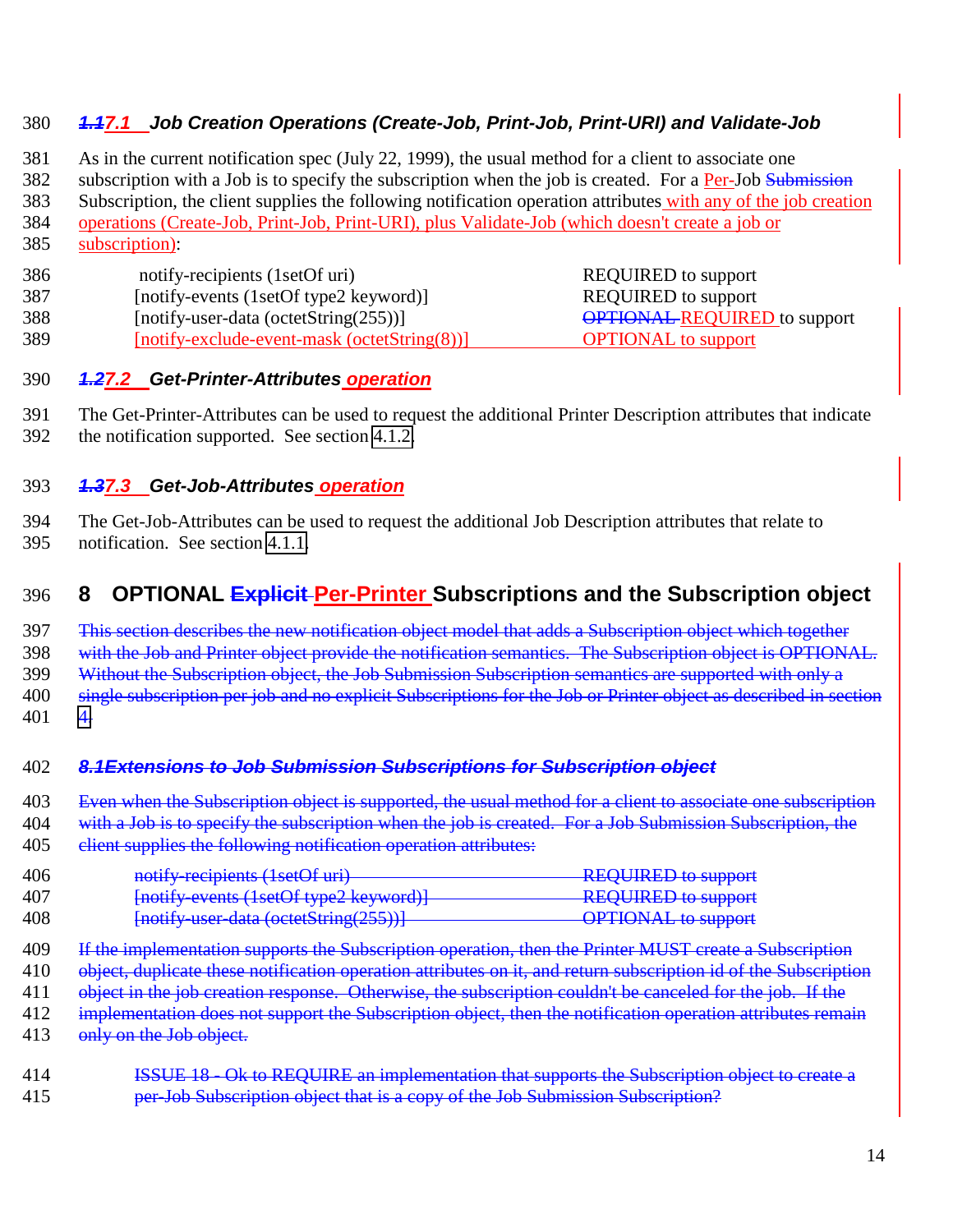- <span id="page-14-0"></span>416 If the client only supplies a "subscription-ids" attribute and does not supply these explicit "notify-xxx"
- 417 attributes, the Printer MUST copy these three attributes from the first Subscription object identified in the
- 418 "subscription-ids" operation attribute. Then all clients will see the subscription attributes of the first
- 419 subscription on the Job object, thereby simplifying client query of job-related notification subscription
- 420 information. When the client does not supply any "xxx-notify" operation attributes in the job creation
- 421 operation, the Printer does not create any new Subscription objects.
- 422 ISSUE 19 Ok to REQUIRE an implementation that supports the Subscription object to copy the 423 attributes of the job's first per-Job Subscription object to the Job object to make it look like a Job
- 424 Submission Subscription?

#### 425 *8.2Operation requests and responses related to the Subscription object*

- 426 This section lists the operation requests and responses thate MUST be supported if the OPTIONAL Per-427 Printer Subscriptions are supported which REQUIRES that the Subscription object is be supported and vice
- 428 versa.

## 429 8.2.1Job Creation Operations (Create-Job, Print-Job, Print-URI, and Validate-Job)

- 430 The following IPP/1.1 extension operation attributes are defined for use with any of the job creation 431 operations, including Validate-Job (which doesn't create a job or subscription):
- $\frac{432}{433}$   $\frac{\text{Request:}}{\text{Gr}}$ 433 Group 1: Operation Attributes 434 - <del>- - - - - | "subscription-ids" (1setOf integer(1:MAX))]</del><br>435 - - - - - <del>Frotify-recipients" (1setOf uri)</del> 435 ["notify-recipients" (1setOf uri) 436 - Thotify-events" (1set of type 2 keyword) + 437 - Thotify-events" (1set of type 2 keyword) + 437 437 - <del>The Finality user-data" (octetString(255))]]</del><br>438 - Response: 438 <del>- Response:</del><br>439 - <del>Response:</del> 439 Group 1: Operation Attributes [subscription-ids (1setOf integer(1:MAX))]
- 441 Notes: The client MAY supply one or both of:
- 442 1.one or more subscription ids for previously created (but unassociated) Subscription objects
- 443 2.explicit "notify-xxx" attributes
- 444 If the implementation supports the Subscription object and the client supplies "notify-xxx" operation 445 attributes, the Printer MUST create a new Subscription object initialized with these "notify-xxx" operation 446 attributes and return the "subscription-ids" operation attribute with the new subscription-id as the first 447 value.
- 448 No lease time is requested or returned, since Subscription objects associated with Jobs have no real lease. 449 Instead the Subscription object is maintained until the job completes and the document data is deleted.
- 450 *8.2.28.1 Create-Printer-Subscription operation*
- 451 The Create-Printer-Subscription operation creates a Per-Printer subscription by creating a Per-Printer
- 452 Subscription object which is added to the Printer object. <del>or an unassociated per Job Subscription object</del>
- 453 depending on whether "associated-job-id", "associated-printer"='true', or neither is supplied.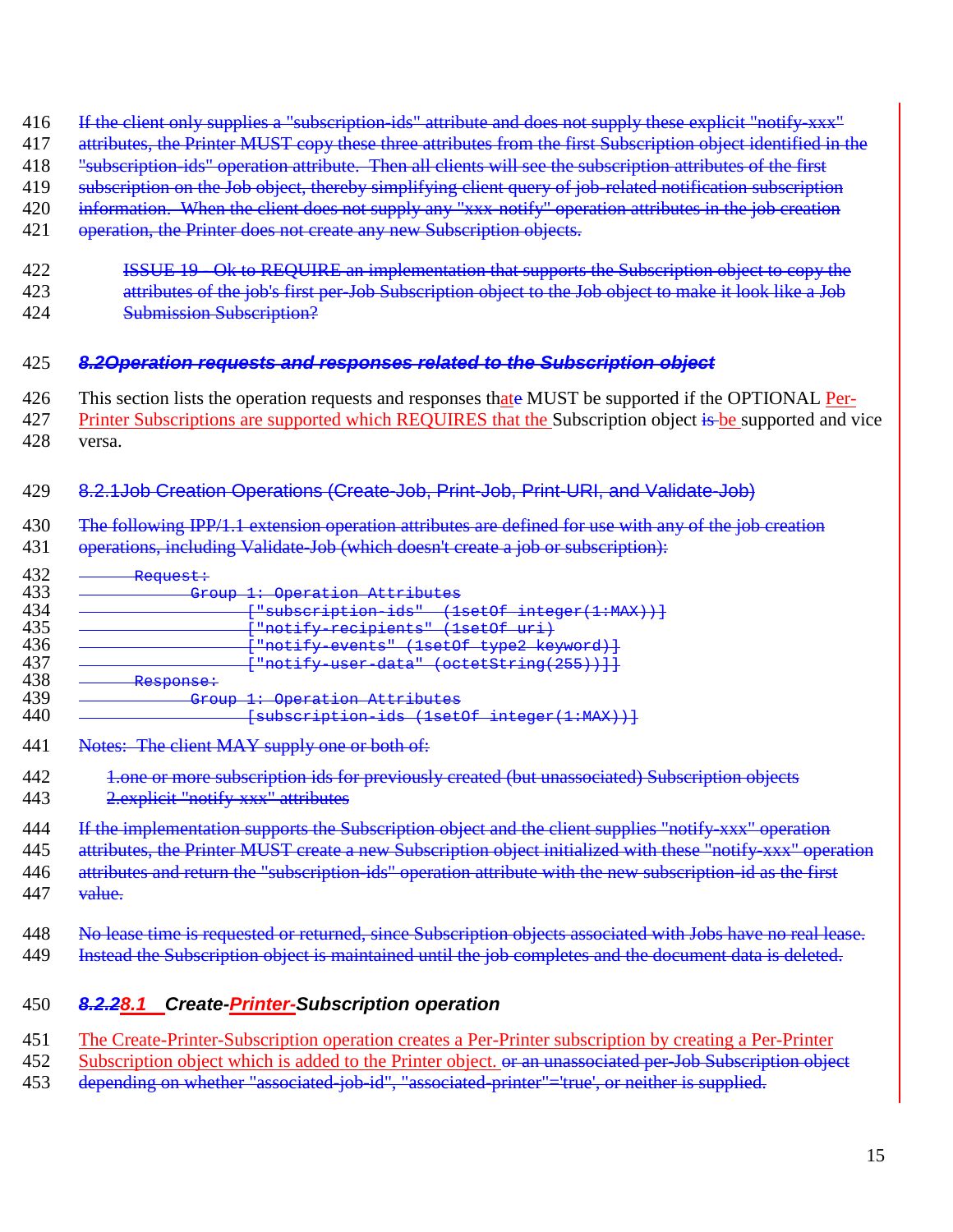#### <span id="page-15-0"></span>454 Request:

| Group 1: Operation Attributes                         | Printer support    |
|-------------------------------------------------------|--------------------|
| "attributes-charset" (charset)                        |                    |
| "attributes-natural-language" (naturalLanguage)       |                    |
| "printer-uri" (uri)                                   |                    |
| ["requesting-user-name" (name(MAX))]                  | <b>RECOMMENDED</b> |
| "notify-recipients" (1setOf uri)                      |                    |
| ["notify-events" (1setOf type2 keyword)]              |                    |
| ["notify-user-data" (octetString(255))]               | R                  |
| ["notify-exclude-event-mask" (1setOf octetString(8))] |                    |
| ["notify-lease-time" (integer(0:MAX))]                | R                  |
| ["associated-job-id" (integer(1:MAX)) OR              |                    |
| "associated-printer" (boolean)]                       |                    |

#### 455 Response:

| Group 1: Operation Attributes                  | <b>Printer Support</b> |
|------------------------------------------------|------------------------|
| "status-code" (type2 enum)                     |                        |
| "attributes-charset" (charset)                 |                        |
| "attributes-natural-language" (naturalLanguage |                        |
| ["status-message" (text(255))]                 |                        |
| ["detailed-status-message" (text(MAX))         |                        |
| "subscription-id" (integer $(1:MAX)$ )         |                        |
| "notify-lease-time" (integer(0:MAX))           |                        |
| "notify-lease-time-remaining" (integer(0:MAX)) |                        |
| Group 2: Unsupported Attributes                |                        |

456 Notes: A "notify-lease-time" and "notify-lease-time-remaining" of 0 means infinite, i.e., the Per-Printer

457 Subscription has no lease. Supplying a 0 value MAY require authentication in order to be used when

458 supported at all. for use with Subscriptions associated with Job objects, since the life of the subscription is

459 the same as for the documents in the job.

460 The client MUST supply either "associated-job-id" or "associated-printer" or neither one, but MUST NOT

461 specify both, since a Subscription object can be associated with at most one (Job or Printer) object.

 The Printer object MUST return the "notify-lease-time" actually granted which may be less than the requester requested if it was greater than the MAX supported or more than the requester requested if it was less than the MIN supported, as indicated in the Printer's "lease-time-supported" (rangeOfInteger(0:MAX)) attribute.

466 The Printer object MUST return the "notify-lease-time-remaining" which is the number of seconds 467 remaining in the lease.

## 468 *8.2.38.2 Get-Printer-Subscription-Attributes operation*

469 The Get-Printer-Subscription-Attributes returns the requested attributes of the identified Per-Printer

470 Subscription object (per-Printer subscription objects or un-associated subscription objects) depending on

471 whether or not the "job-id' operation attribute is suppliedcan be used to request the Subscription object

472 attributes. See section [4.1.3.](#page-8-0)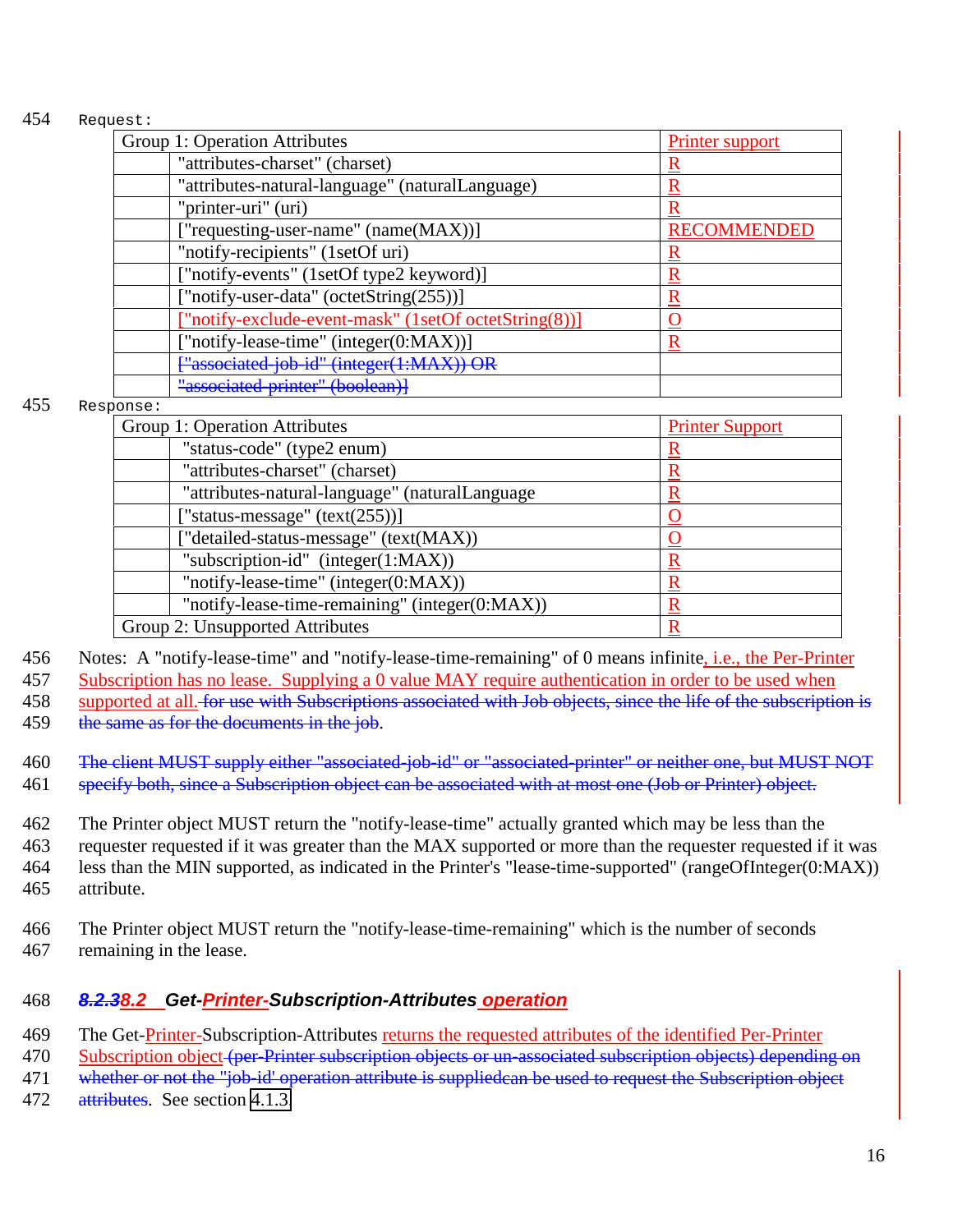#### <span id="page-16-0"></span>473 Request:

| Group 1: Operation Attributes                   | Printer support    |
|-------------------------------------------------|--------------------|
| "attributes-charset"                            |                    |
| "attributes-natural-language"                   |                    |
| "printer-uri" (uri)                             |                    |
| ["job-id" (integer(1:MAX))]                     |                    |
| ["requesting-user-name" (name(MAX))]            | <b>RECOMMENDED</b> |
| "subscription-id" $(integer(1:MAX))$            |                    |
| ["requested-attributes" (1setOf type2 keyword)] |                    |

#### 474 Response:

| Group 1: Operation Attributes                                             | <b>Printer support</b> |
|---------------------------------------------------------------------------|------------------------|
| "status-code" (type2 enum)                                                |                        |
| ["status-message" (text $(255)$ )]                                        |                        |
| ["detailed-status-message (text(MAX))]                                    |                        |
| "attributes-charset"                                                      |                        |
| "attributes-natural-language"                                             |                        |
| Group 2: Unsupported Attributes                                           |                        |
| Group 3: <the attributes="" object="" requested="" subscription=""></the> |                        |

475

476 This operation is similar to the Get-Printer-Attributes operation. If the client omits the "requested-

477 attributes" operation attribute, the Printer MUST respond as if the client had supplied the 'all' value, i.e.,

478 return all of the attributes supported for the Subscription object.

479 Notes: A client MUST supply the "job-id" operation attribute, if the Subscription object is associated with

480 a Job. If the "job-id" operation attribute is omitted, the "subscription-id" is assumed to apply to a

481 Subscription object associated with the Printer object or not associated yet with either the Printer object or a

482 <del>Job object.</del>

## 483 *8.2.48.3 Get-Printer-Subscriptions operation*

484 The Get-Printer-Subscriptions operations returns Per-Printer subscription-objects, i.e., ones associated with

485 the Printer-Subscription objects or ones that have not been associated with either a Printer or Job object.

486 However, if the client supplies a "job-id" operation attribute, per-Job Subscription objects that are

487 associated with a Job object are not returned for the identified Job, instead of per-Printer Subscription

488 objects. since there could be a large number of them associated with a large number of jobs and the Job

489 Subscription can be easily queried using the Get-Job-Attributes or Get-Jobs operations to request the

490 "subscription-ids" attribute and then performing Get-Subscriptions operations.

491 ISSUE 1: Agreed that we don't want this operation to return the Subscription objects associated with Jobs, 492 correct?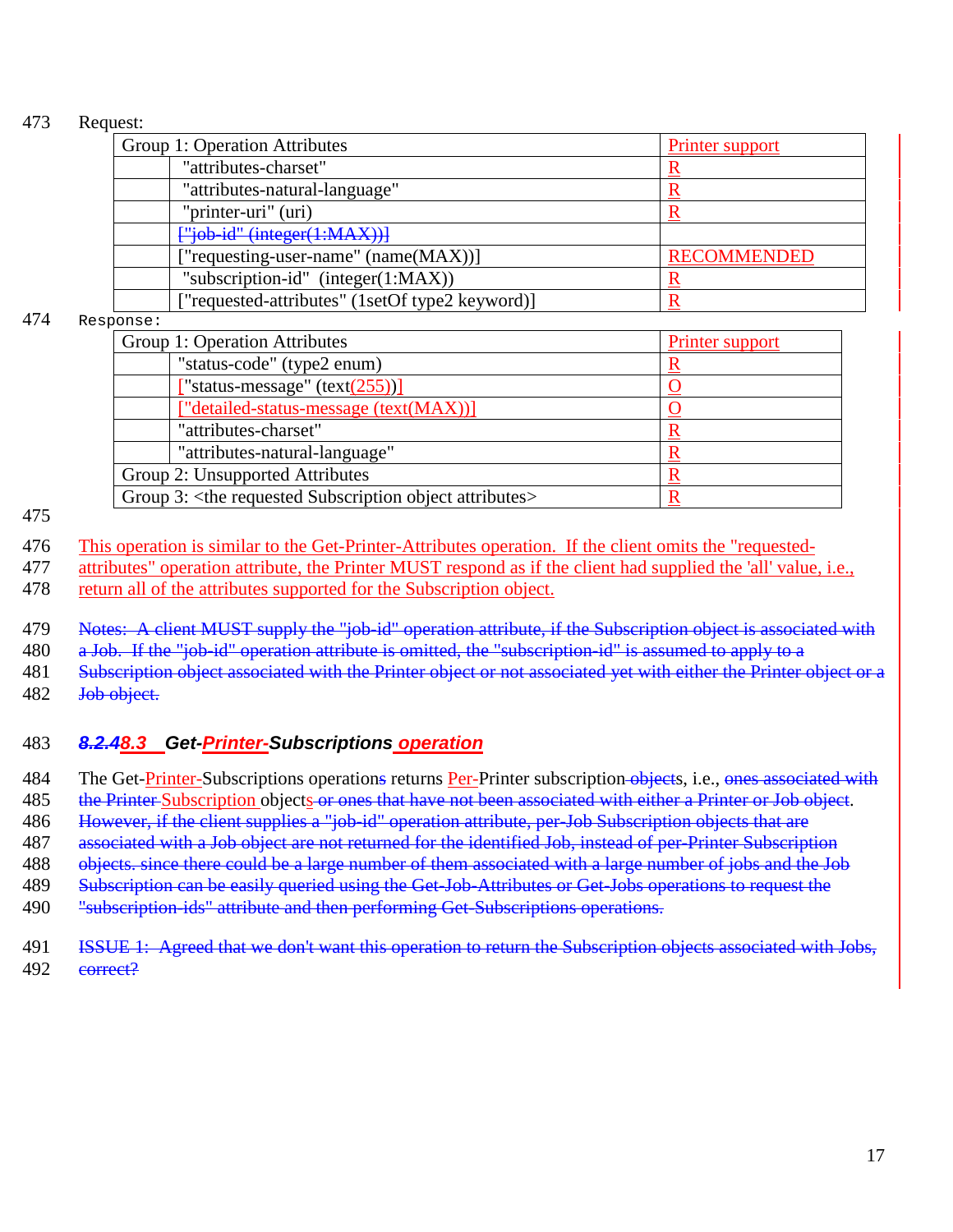#### 493 Request:

| Group 1: Operation Attributes                                  | Printer support    |
|----------------------------------------------------------------|--------------------|
| "attributes-charset"                                           |                    |
| "attributes-natural-language"                                  |                    |
| "printer-uri" (uri)                                            |                    |
| ["job-id" (integer(1:MAX))]<br>to get per Job, instead of per- |                    |
| Printer                                                        |                    |
| "requesting-user-name" (name(MAX))]                            | <b>RECOMMENDED</b> |
| ["limit" (integer $(1:MAX)$ ]                                  |                    |
| ["requested-attributes" (1setOf type2 keyword)]                |                    |
| ["my-subscriptions" (boolean)]                                 |                    |

494 Response:

| Group 1: Operation Attributes                                                                               | Printer support |
|-------------------------------------------------------------------------------------------------------------|-----------------|
| "status-code" (type2 enum)                                                                                  |                 |
| "attributes-charset"                                                                                        |                 |
| "attributes-natural-language"                                                                               | R               |
| ["status-message" (text)]                                                                                   |                 |
| ["detailed-status-message" (text(MAX))]                                                                     |                 |
| F"subscription-ids" (1setOf integer(1:MAX))]                                                                |                 |
| Group 2: Unsupported Attributes                                                                             | R               |
| Group 3 to N: <the attributes="" each<="" for="" requested="" subscription="" td=""><td><u>R</u></td></the> | <u>R</u>        |
| Subscription object in a separate group>                                                                    |                 |

495

496 Notes: This operation is similar to the Get-Jobs operation. If the client wants any attributes returned,

497 including the "subscription-id", it must include the attribute keyword name in the "requested-attributes"

498 operation attribute. If the "requested-attributes operation attribute is omitted, the Printer MUST respond as

499 if the client supplied the value: 'subscription-id'.<del>ISSUE 3: We don't really need a parallel Get Job</del>-

500 Subscriptions operation, since a client can use either Get-Job-Attributes or Get-Jobs to request the Job's

501 "subscription-ids" attribute and then do a Get-Subscription-Attributes for each, ok?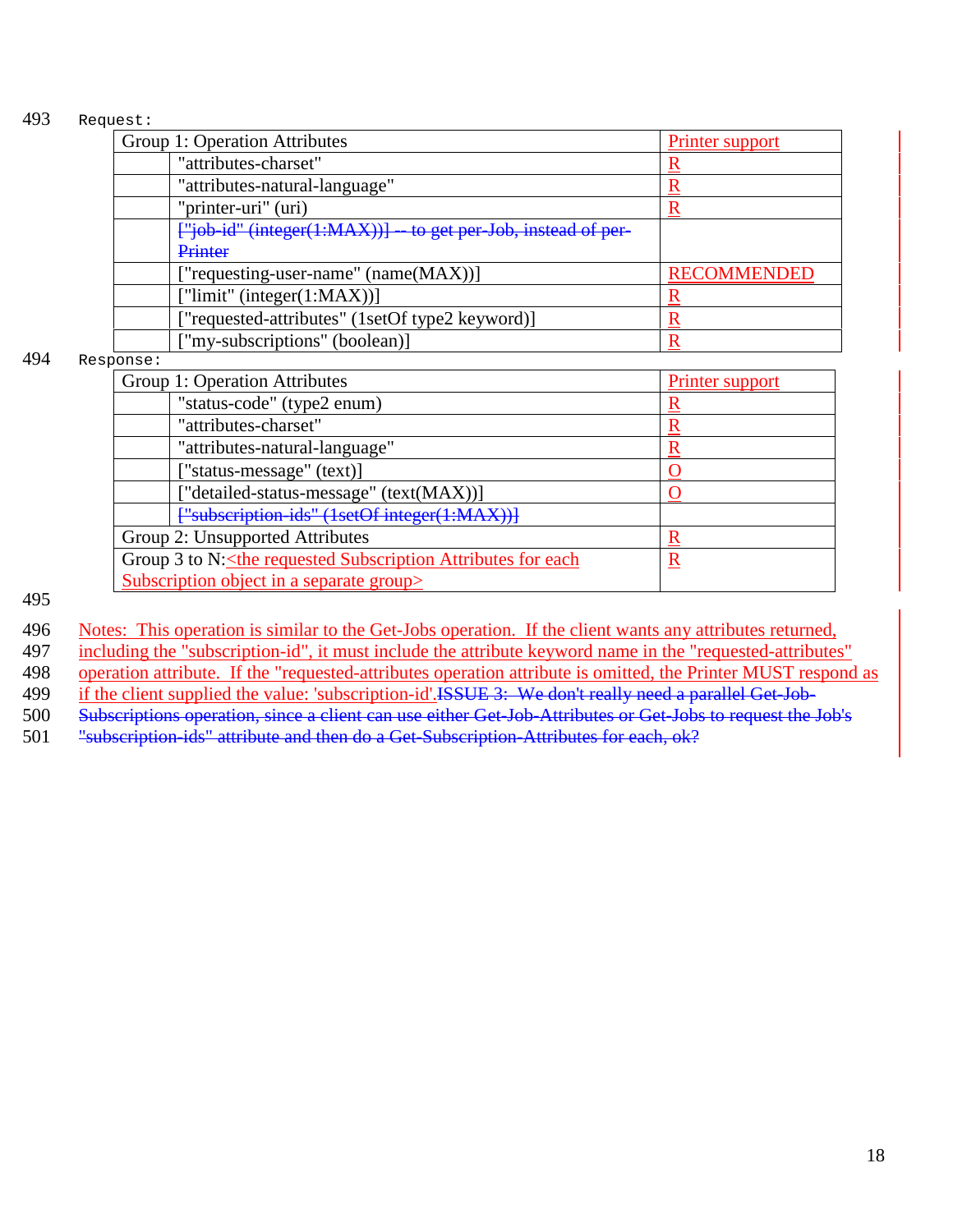### <span id="page-18-0"></span>502 *8.2.58.4 Renew-Printer-Subscription operation*

#### 503 Request:

| Group 1: Operation Attributes            | Printer support    |
|------------------------------------------|--------------------|
| "attributes-charset"                     |                    |
| "attributes-natural-language"            |                    |
| "printer-uri" (uri)                      |                    |
| "requesting-user-name" (name(MAX))       | <b>RECOMMENDED</b> |
| "subscription-id" (integer $(1:MAX)$ )   |                    |
| "notify-lease-time" (integer $(0:MAX)$ ) |                    |

#### 504 Response:

| U110 C .                                       |                 |
|------------------------------------------------|-----------------|
| Group 1: Operation Attributes                  | Printer support |
| "status-code" (type2 enum)                     |                 |
| "attributes-charset"                           |                 |
| "attributes-natural-language"                  |                 |
| ["status-message" $(text(255))]$               |                 |
| ["detailed-status-message" (text(MAX))]        |                 |
| "notify-lease-time" (integer(0:MAX))           |                 |
| "notify-lease-time-remaining" (integer(0:MAX)) |                 |
| Group 2: Unsupported Attributes                |                 |
|                                                |                 |

505 Notes: The Printer object MUST return the "notify-lease-time" actually granted which may be less than the

506 requester requested if it was greater than the MAX supported or more than the requester requested if it was 507 less than the MIN supported, as indicated in the Printer's "lease-time-supported" (rangeOfInteger(0:MAX)) 508 attribute.

509 The Printer object MUST return the "notify-lease-time-remaining" which is the number of seconds

510 remaining in the lease.

511 Note: There is no need to renew a Per-Job Subscription, since it is effectively the time that the Job has 512 documents.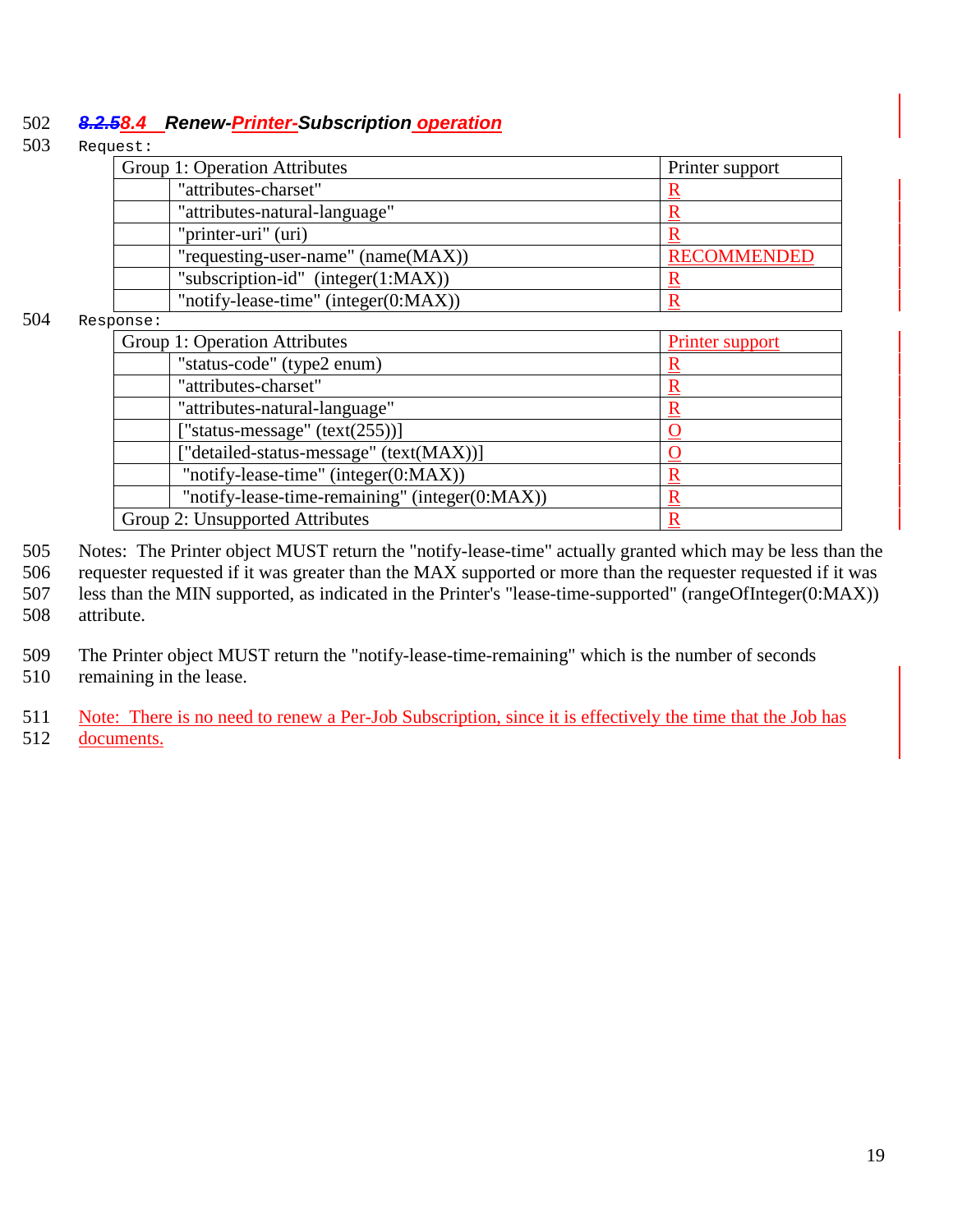## <span id="page-19-0"></span>513 *8.2.68.5 Cancel-Printer-Subscription operation*

#### 514 Request:

| Group 1: Operation Attributes            | Printer support    |
|------------------------------------------|--------------------|
| "attributes-charset"                     |                    |
| "attributes-natural-language"            |                    |
| "printer-uri" (uri)                      |                    |
| $\frac{166}{100}$ +id" (integer(1:MAX))] |                    |
| ["requesting-user-name" (name(MAX))]     | <b>RECOMMENDED</b> |
| "subscription-id" (integer $(1:MAX)$ )   |                    |

#### 515 Response:

| Group 1: Operation Attributes           | <b>Printer support</b> |
|-----------------------------------------|------------------------|
| "status-code" (type2 enum)              |                        |
| "attributes-charset"                    |                        |
| "attributes-natural-language"           |                        |
| ["status-message" $(text(255))]$        |                        |
| ["detailed-status-message" (text(MAX))] |                        |
| Group 2: Unsupported Attributes         |                        |

516 Notes: A client MUST supply the "job-id" operation attribute, if the Subscription object is associated with

517 a Job. If the "job-id" operation attribute is omitted, the "subscription-id" is assumed to apply to a

518 Subscription object associated with the Printer object or not associated yet with either the Printer object or a 519 <del>Job object.</del>

#### 520 *8.2Subscription object lease time*

521 A Subscription object that is associated with a Printer object or is not associated with any object has a lease

522 time. When the lease time expires, the Printer object MUST delete the Subscription object. A subscriber is 523 expected to renew such Subscriptions before the lease expires. A Subscription object that is associated

524 with a Job object has no lease; instead the Printer object deletes Subscription object when it deletes

525 document data for the job. Thus if the job is in one of the Retained states ('completed', 'canceled', or

526 'aborted') and a client issues the Restart-Job or Reprocess-Job operation, the Printer initializes the

527 associated Subscription objects with new lease times.

- 528 A Subscription object that is associated with a Job does not have a lease. Instead the life of the job is used 529 instead. When the Job completes (or is aborted or canceled), the documents may be retained for a period of
- 530 time so that a client can use the Restart-Job or Reprocess-Job operation to perform the job again. In these
- 531 eases, the subscription(s) associated with the Job are automatically renewed. When the Printer object
- 532 deletes the Documents for a completed (aborted or canceled) Job, then it MUST also delete any
- 533 Subscription objects associated with the Job.

#### 534 *8.3Sequencing of Subscription object association with the Printer or a Job object*

- 535 Subscription object may be created before Job objects and vice versa. All associations between
- 536 Subscription objects and a Printer or a Job object occurs when the second object instance is created by
- 537 specifying the first object instance that is to form the association. Therefore, one and only one of the
- 538 following rules for the timing and sequencing of associating objects applies to each association: